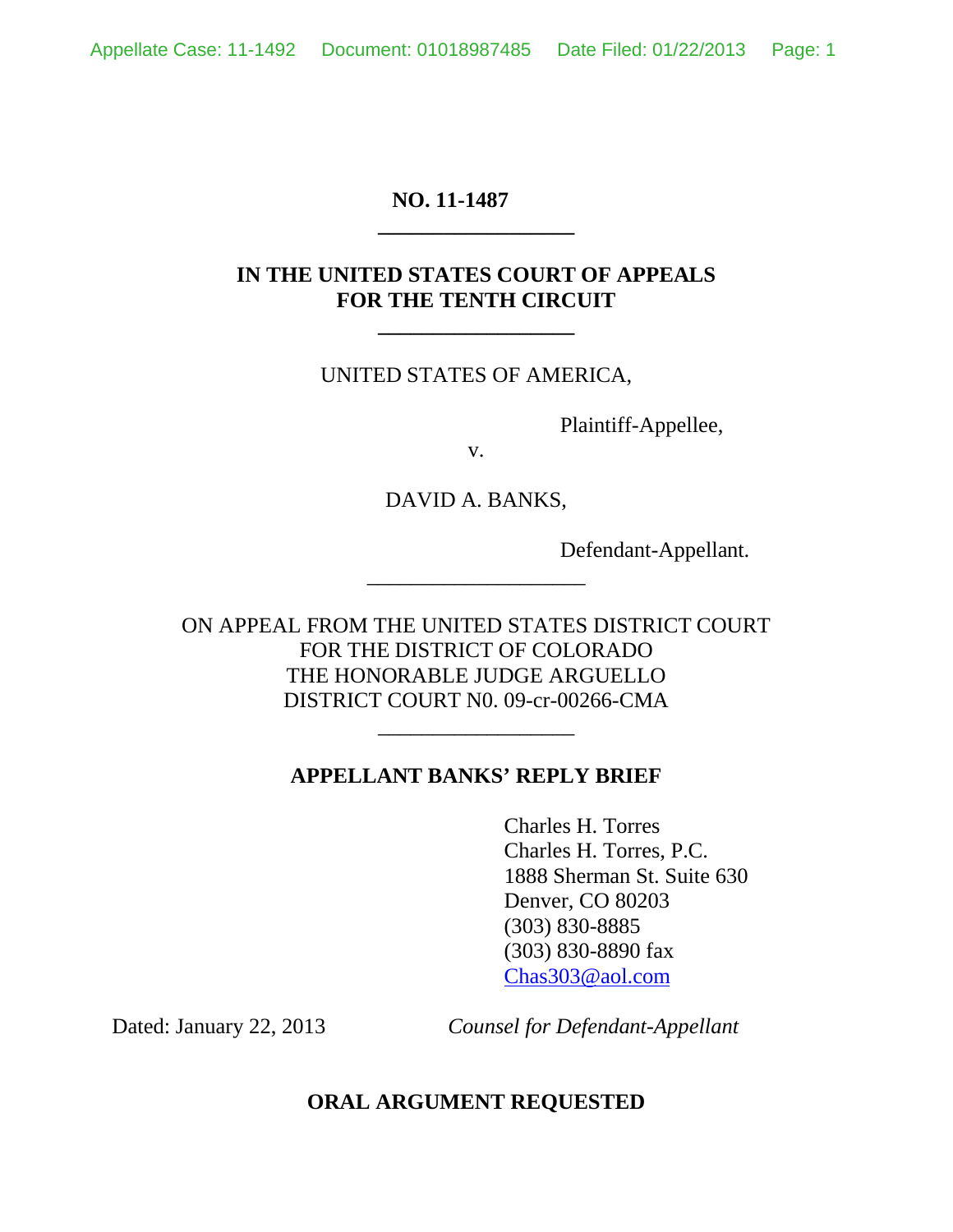# **TABLE OF CONTENTS**

| THE DISTRICT COURT FAILED TO COMPLY WITH TOOMBS1 |
|--------------------------------------------------|
| THE SECOND CONTINUANCE REQUEST AUGUST 10, 20093  |
|                                                  |
| THE GOVERNMENT MISSTATES THE HOLDING             |
|                                                  |
|                                                  |
| THE GOVERNMENT FAILS TO ADDRESS                  |
| INSTRUCTION ADDRESSING WALKER'S "OUTBURST"18     |
|                                                  |
|                                                  |
|                                                  |
|                                                  |
|                                                  |
|                                                  |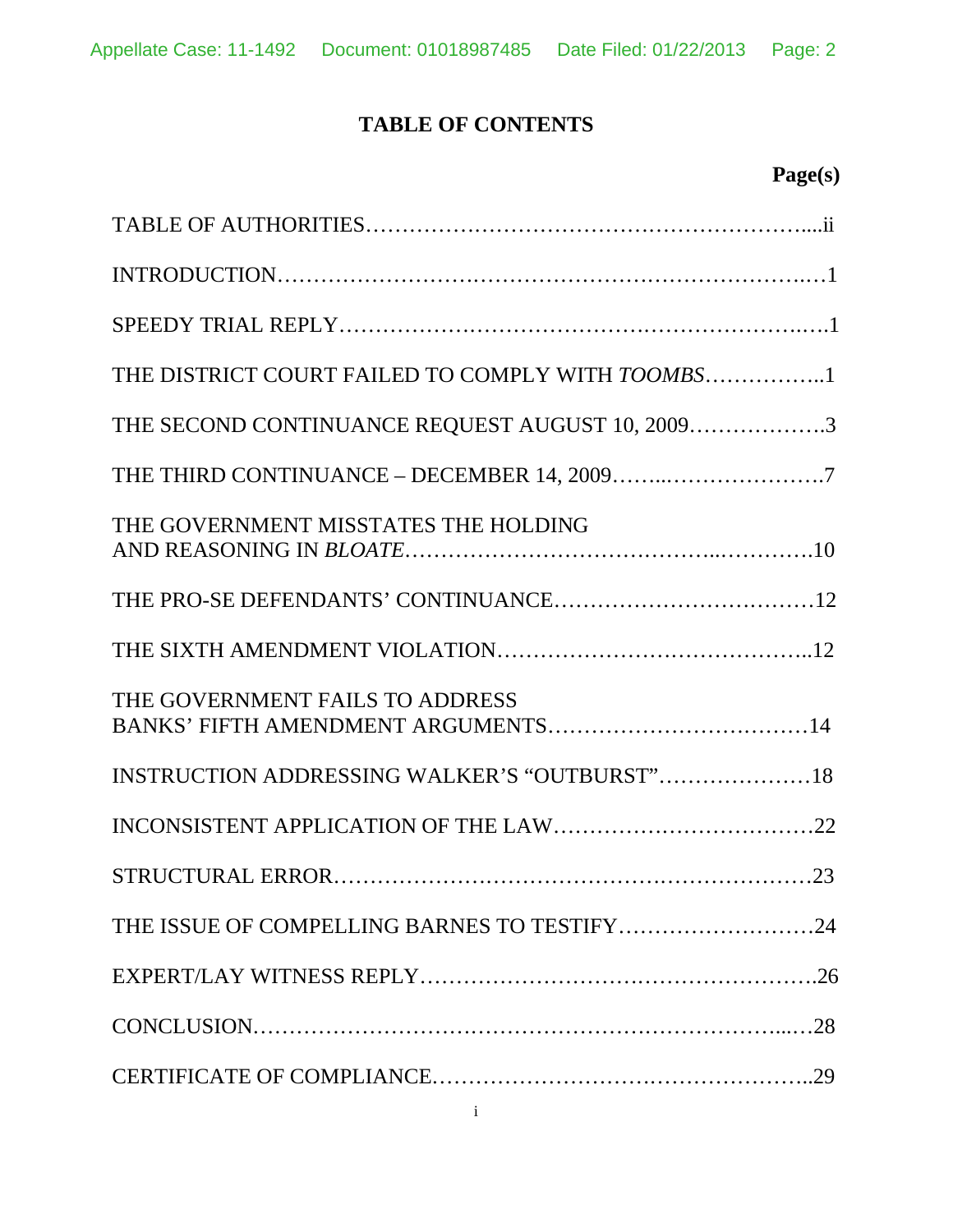## **TABLE OF AUTHORITIES**

# **Page(s) Cases** *Bloate v. U.S.,* 130 S. Ct**.** 1345, 1356-1357 (2010)………………...…1, 8, 9, 10, 11 *Bruton v. United States*, 391 U.S. 123 (1968)…………………………….......15, 16 *Cache La Poudre Feeds, LLC v. Land O'Lakes, Inc*., 244 F.R.D. 614, 635 (D. Colo. 2007)……………………………………………28 *Chapman v. California,* 386 U.S. 18, 23, 24 (1967)……………………………..23 *Parrot v. United States,* 314 F.2d 46 (10<sup>th</sup> Cir. 1963)…………………………………………………………………26 *Turner v. Pub. Serv. Co. of Colo.*, 53 F.3d 1136, 1149 (10<sup>th</sup> Cir. 2009)………….28 *U.S. v. Biggs,* 419 F. Supp. 2d 1277 (Dist. Court, D. Montana 2006)………..…..13 *United States v. Burson,* 952 F.2d. 1196, 1201(10th Cir. 1991)………………….15 *U.S. v. Harris,* 542 F.2d 1283 (7<sup>th</sup> Cir. 1976) cert. denied, 430 U.S. 934 (1977)...23 *U.S. v. Hasan,* 526 F.3d 653, (10th Cir. 2008)……………………………………22 *United States v. Kalady*, 941 F. 2d 1090, 1095 (10<sup>th</sup> Cir. 1991)……………………...13 *United States v. Lacouture,* 495 F.2d 1237, 1240 (5th Cir. 1974)………………..14 *United States v. Lott* 310 F. 3d 1231 (10th Cir. 2002)…………………………….23 *United States v. Moreira*, 416 Fed.Appx. 803 (10th Cir. 2011) (unpublished).11, 12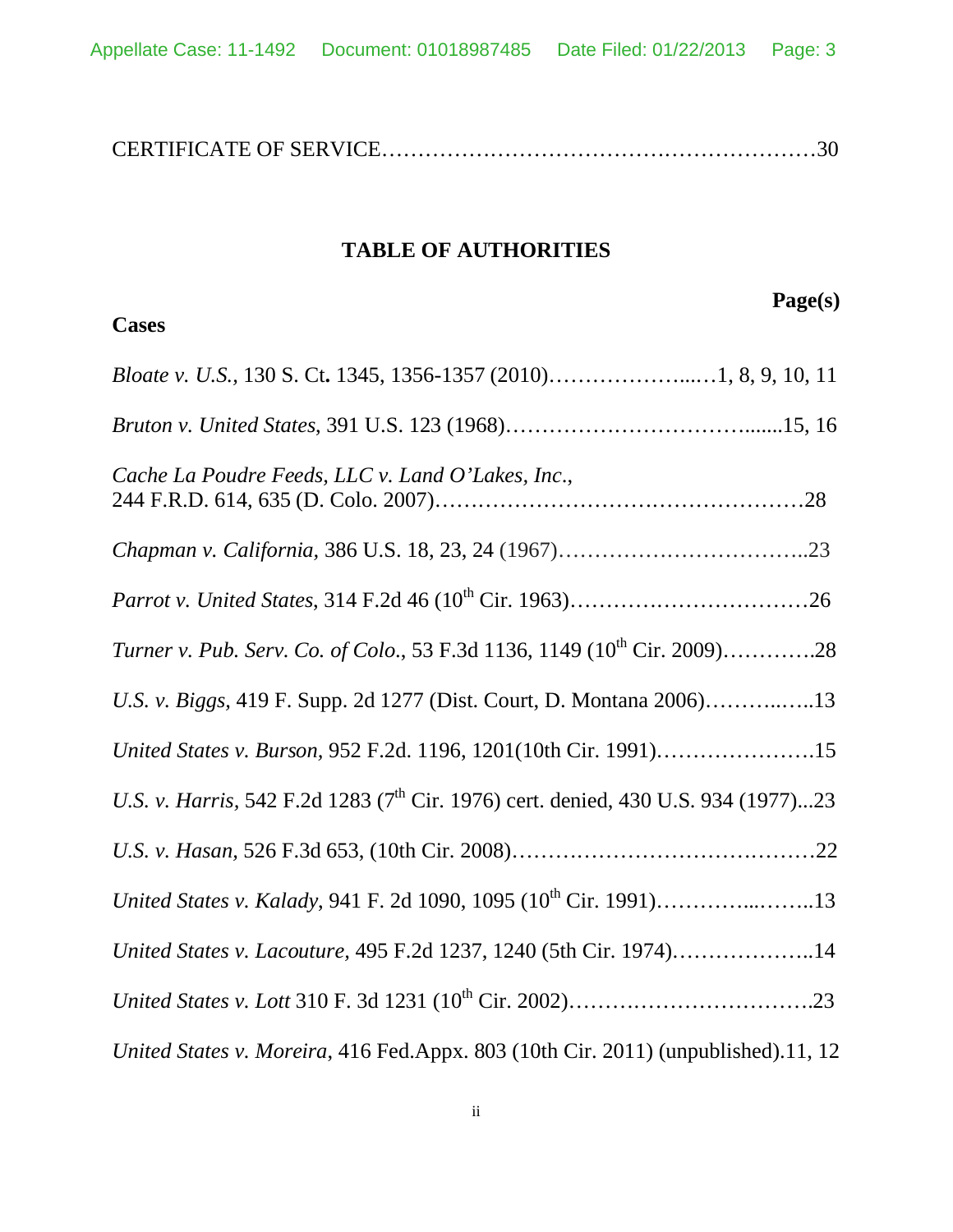| United States v. Preciado-Cordobas, 981 F.2d 1206, 1212 (11th Cir. 1993)25                     |
|------------------------------------------------------------------------------------------------|
| United States v. Rahseparian, 231 F.3d 1267, 1278 (10 <sup>th</sup> Cir. 2000)15, 16           |
|                                                                                                |
|                                                                                                |
|                                                                                                |
| United States v. Toombs, 574 F.3d 1262, 1268 (10 <sup>th</sup> Cir. 2009)1, 2, 4, 5, 8, 10, 11 |
| United States v. Turrietta, 11-2033, August 29, 2012 (10 <sup>th</sup> Cir. 2012)21, 24        |
|                                                                                                |
|                                                                                                |

# **STATUTES, RULES, OTHER AUTHORITIES**

**Page(s)**

18 U.S.C. § 3161(h)(7) ……………...………………………………….…7, 10, 11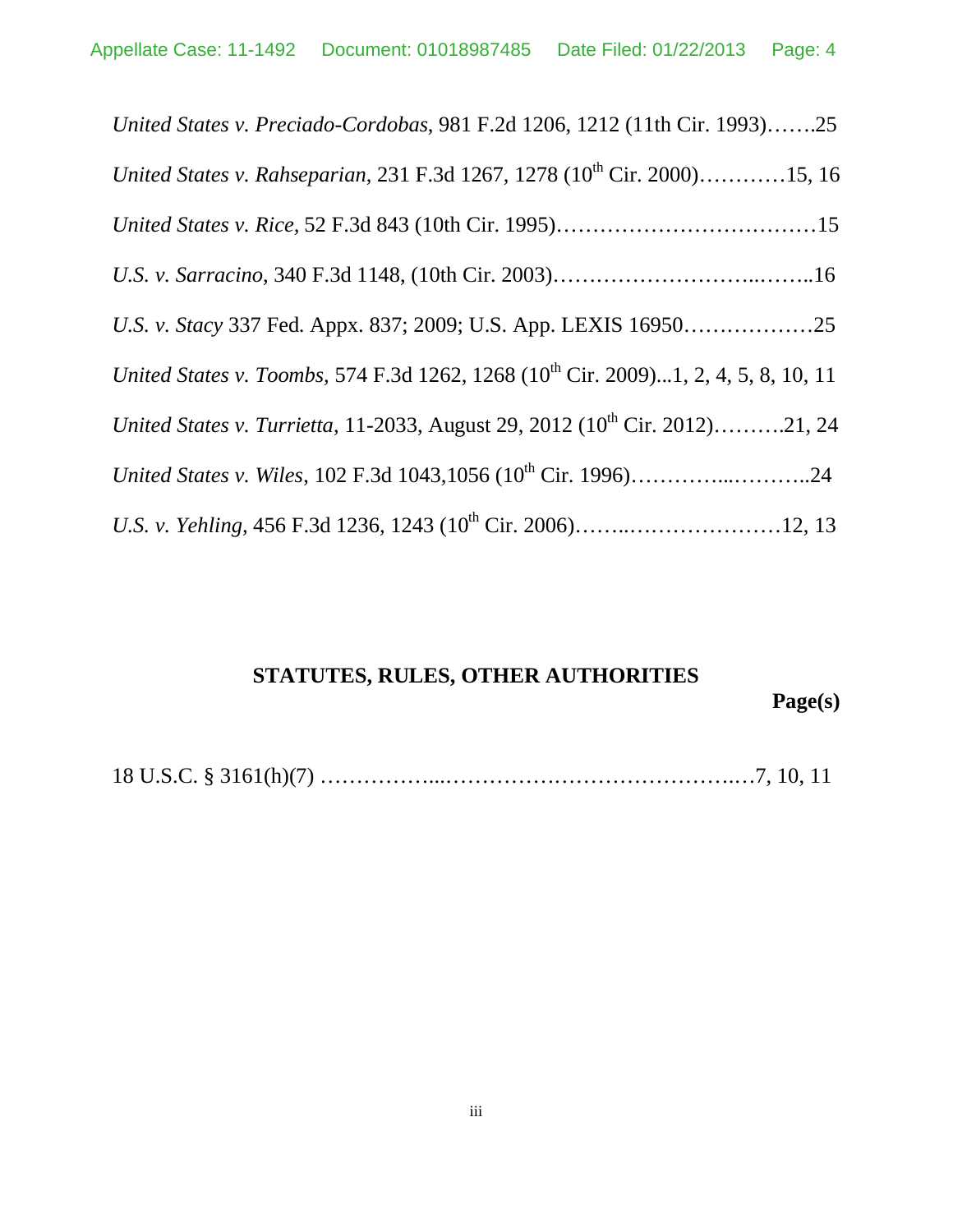#### **INTRODUCTION**

With limited exception, the Government attempts to lump Banks' arguments together with the other Defendants. Banks' brief makes different arguments on legal issues and factual issues. The impact and prejudice to a co-conspirator in Banks' position is a major separate concern as the trial played out.

#### **SPEEDY TRIAL REPLY**

Defendant Banks' main arguments address the Court's failure to comply with *United States v. Toombs*, 574 F.3d 1262, 1268 (10<sup>th</sup> Cir. 2009) and *Bloate v. U.S.,* 130 S. Ct. 1345, 1356-1357 (2010).

## **The District Court Failed to Comply with** *Toombs*

The Government offers a *Toombs* "light" interpretation of the Speedy Trial Act. This Court's opinion in *Toombs* provides several reasons why this interpretation is not appropriate. The Government, while citing to limited portions of *Toombs,* overlooks this Court's requirement to review the District Court's actions de novo for compliance with the legal requirements of the Act, (*Id*. at 1268), and that the ends of justice requirement is meant to be rarely used. *Id*. at 1269. The majority in *Toombs* rejected the dissent's position that a more limited inquiry and finding would be sufficient to exclude time, pointing out that "this court's precedent and the words of Congress would be eviscerated." *Id*. at 1272, 1273. The Government also ignores the majority's discussion that delays are not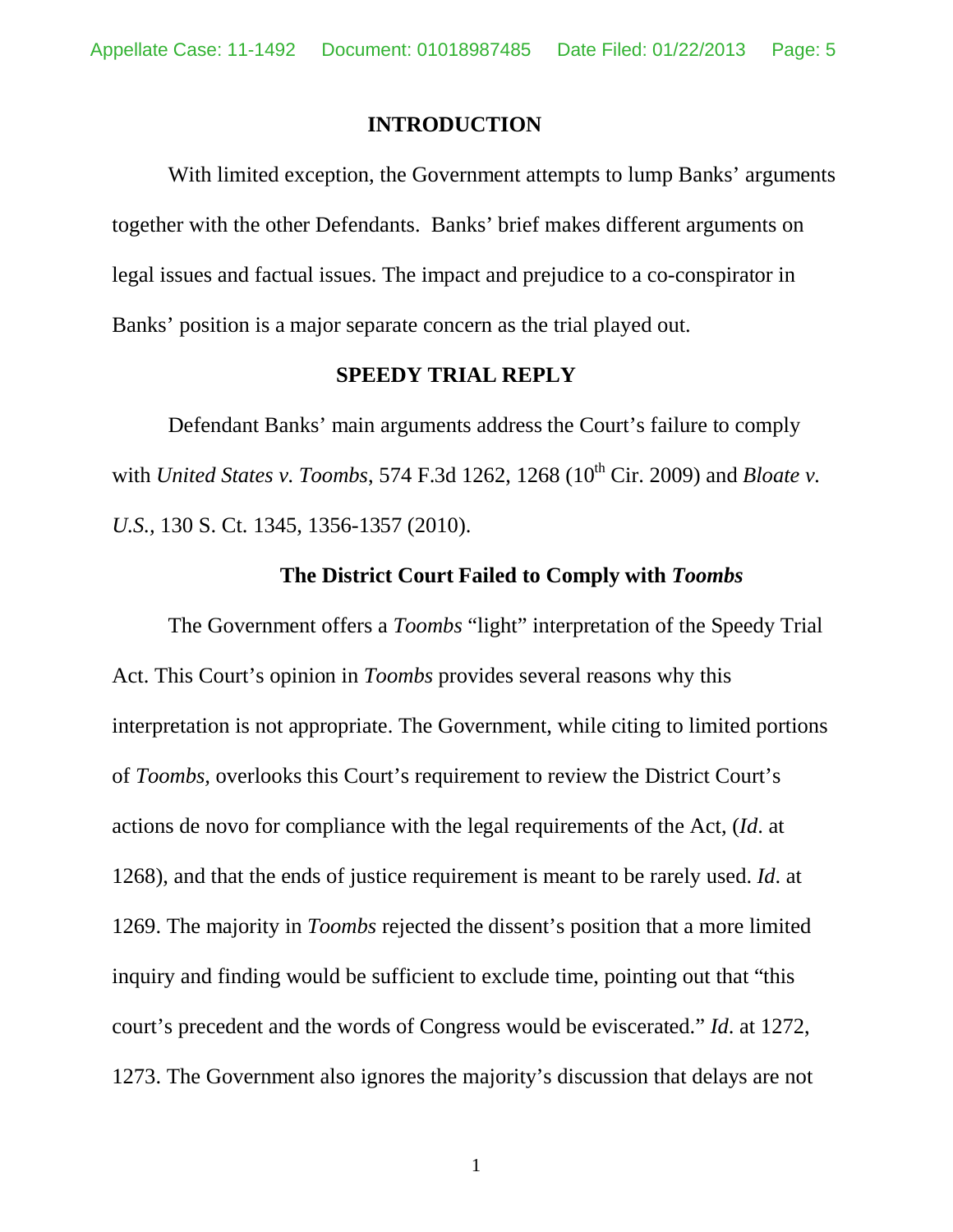automatically attributed to the defendant. *Id*. The Government ignores this Court's reaffirmation that the defendant's responsibility for continuances does not unwind Speedy Trial Act Violations. *Id*. at 1273. Banks will not repeat the additional rationale for placing compliance with the Act on the Court and the Government, which was previously reviewed in Banks opening brief. Banks Br. 12, 13. As previously noted, the Court may consider defense counsel's requests for continuances separate from a defendant's acquiescence in the requests. Banks Br. 13.

Banks submits that the first request for a continuance could probably pass muster based on the amount of discovery, potential number of witnesses, and need to become familiar with the case. On the other hand, Banks submits that the Court's lack of inquiry and findings in granting the second continuance provides an argument that the inquiry and finding required under *Toombs* was lacking. Banks makes this argument based in part on the fact that there is a clear misunderstanding on what was to be accomplished during the second continuance, which is not accurately reviewed by the Government. Banks submits that the lack of inquiry and findings during the hearing on Defendants' second request for a continuance made the requirements of *Toombs* mandatory in granting the third and fourth continuance requests, as the same boilerplate requests continue to be the basis for requesting additional continuances.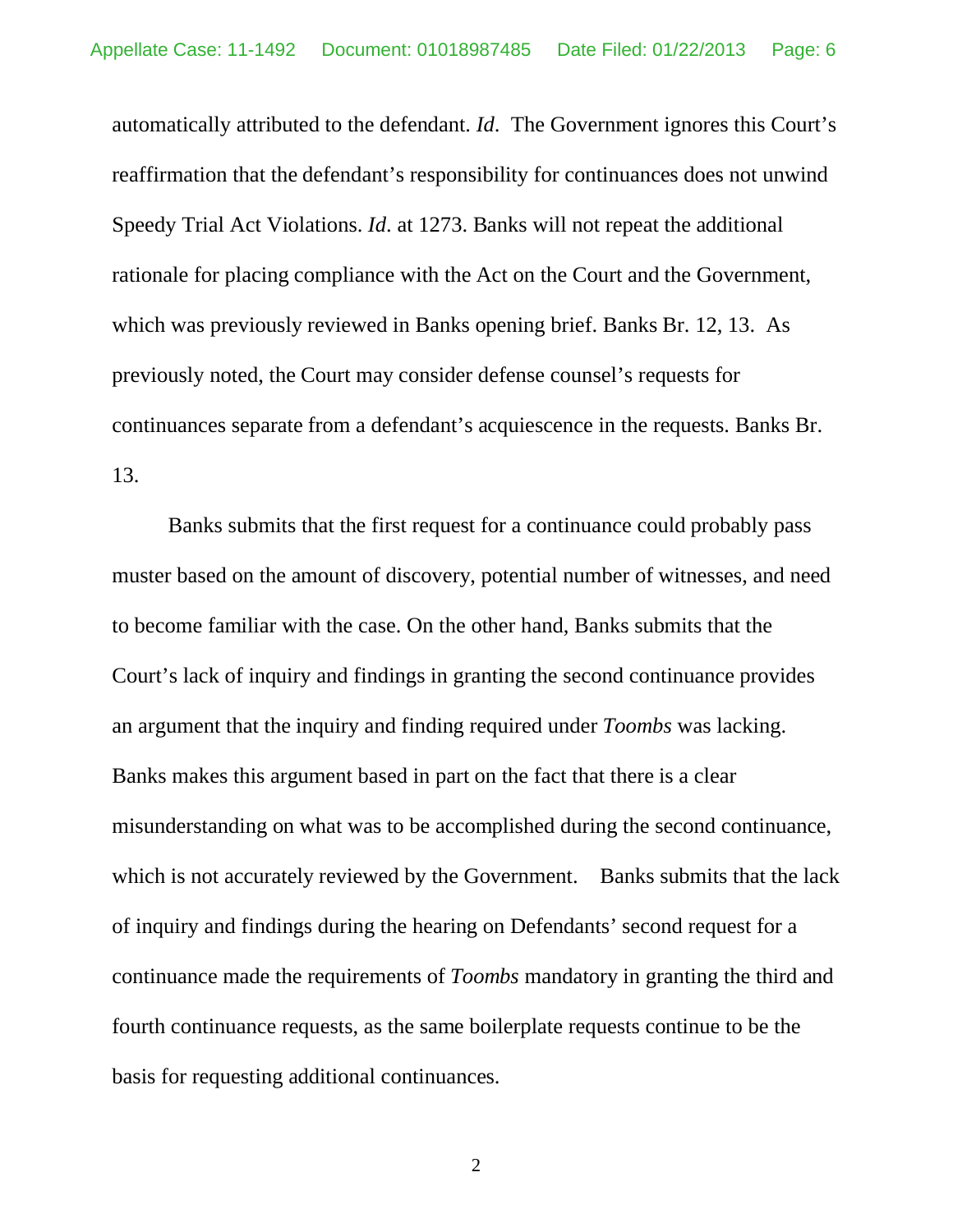#### **The Second Continuance Request August 10, 2009**

There was no discussion during this request questioning why co-conspirator statements would not be available sooner for Defendants to review, or why their disclosure had not been requested sooner. The Government cannot and does not dispute that discovery for Defendants' proposed motions attacking the indictment and motion to suppress had been available since July 2009. Gov. Br. 15. As pointed out in Banks' opening brief, no trips to interview witnesses were taken. Banks Br. 12. The record does not address any of these issues. In that regard, the Government makes the weak unsupported argument that Defendants were in-fact filing "motions" during the continuance. Gov. Br. 23. First, the motions the Government refers to are based on speculation and were not pre-trial motions that impact the Speedy Trial Act. Two, the Government provides no evidence to support their speculation and are welcome to supplement the record. Banks will provide any waiver required. The Government cannot dispute that there were no witness interviews by previous counsel or travel to interview witnesses, evidenced by the fact that during the fourth continuance request, Defendants are still discussing travel to interview witnesses. Gov. Br. 27. The above discussion, rather than occurring now, is the discussion that should have been occurring no later than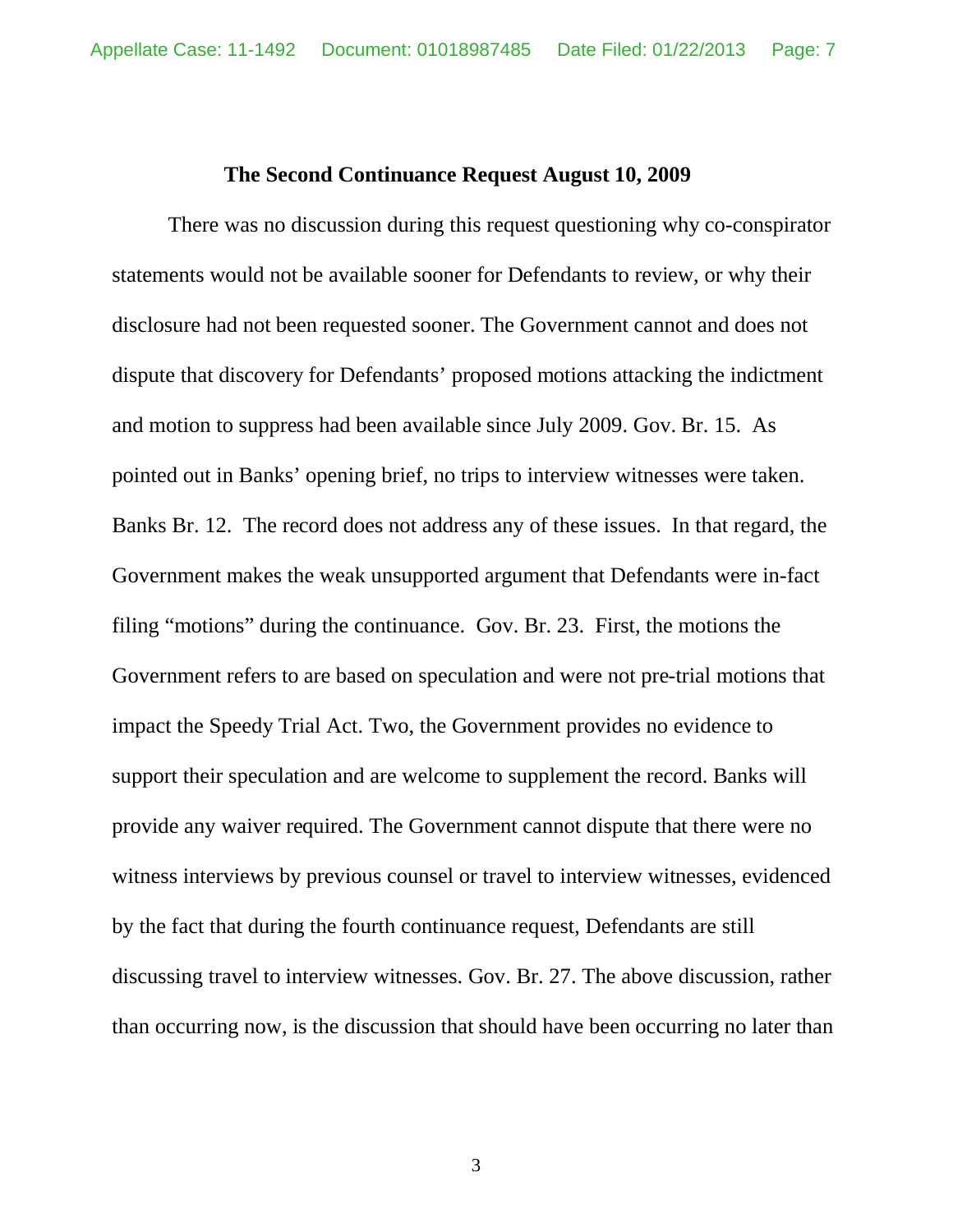the second continuance request. In any event, there is no record for this Court to review to support the Government's arguments.

The Government fails to address the mistaken position stated by the Court in granting the second continuance that the conspiracy covered a seven-year time span, when in fact it only covered a little over two years.

The Court: ….The Government contends that the defendants' engaged in a complex financial scheme occurring over the course of a nearly 7-year period; from October 2002 through June 2009. Vol. II, pp. 26:23-25, 27:1.

Trying to lump the four-year delay in returning the indictment in 2009 onto the two-year conspiracy ending in 2005 is no small oversight in justifying a continuance under *Toombs,* even though it suggests a convincing argument for a continuance, but does not accurately reflect the reality of the case.

Banks reviews the inquiry and findings involved in the first and second continuances to contrast with the lack of inquiry and findings involved in the third and fourth continuances. The comparison reveals that by the fourth request, counsel for the Defendants are no further along than they were after their first continuance request, stating in their fourth request:

"12. Despite counsel's good faith efforts, counsel have been unable to and will be unable to review and analyze the massive amount of discovery in this case, perform necessary investigation, and adequately do trial preparation." Vol. I, p. 566.

The Government clearly avoids addressing the assurances made by the Government and Defendants in obtaining the third continuance: "that absent some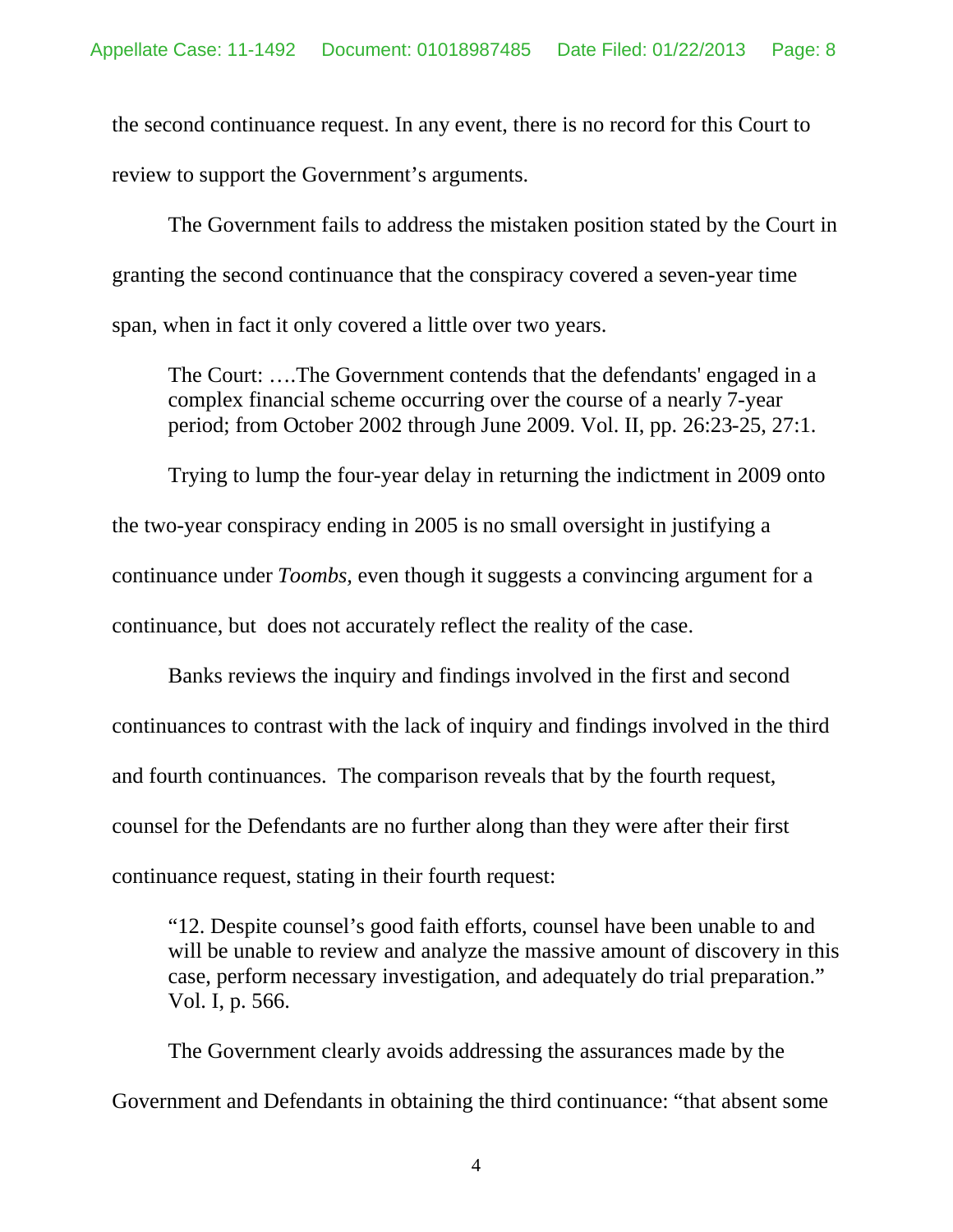unforeseen catastrophic circumstance", no party was intending to request or expecting a continuance to be granted. Vol. II, p. 43:2-25.

Defense counsel spent only three pages explaining why they are asking to do what they stated they would not do short of extraordinary circumstances. Banks Br. 11, 12. In spite of this, the Court, in granting a fourth continuance, gives the generic statement that has been the continued basis for granting continuances:

Due to the voluminous discovery, multiple defendants, and complex nature of the allegations in this matter, denying the requested continuance would be result in a miscarriage of justice. Vol. I, p. 571.

The inquiry and findings required by *Toombs* are not form requirements. The reviewing court must have a sufficient record to review in order to determine whether a continuance was granted for the wrong reason, and to not "encourage overuse of this narrow exception". *Id*. The District Court makes no mention of the standard "unforeseen catastrophic circumstance" agreed to by the parties that would be considered in allowing an additional continuance. Instead, the Court, in granting the fourth continuance, states:

THE COURT: That's fine. We do have the Motion to Continue that was filed by the defendants, and I do appreciate you all letting me know ahead of time. So I am going to issue a written order, ends of justice continuance granting that motion. Vol. II, p. 506:8-12.

This is all there is - no inquiry - no discussion of the additional time still available to Defendants to prepare for trial. There is no discussion of trial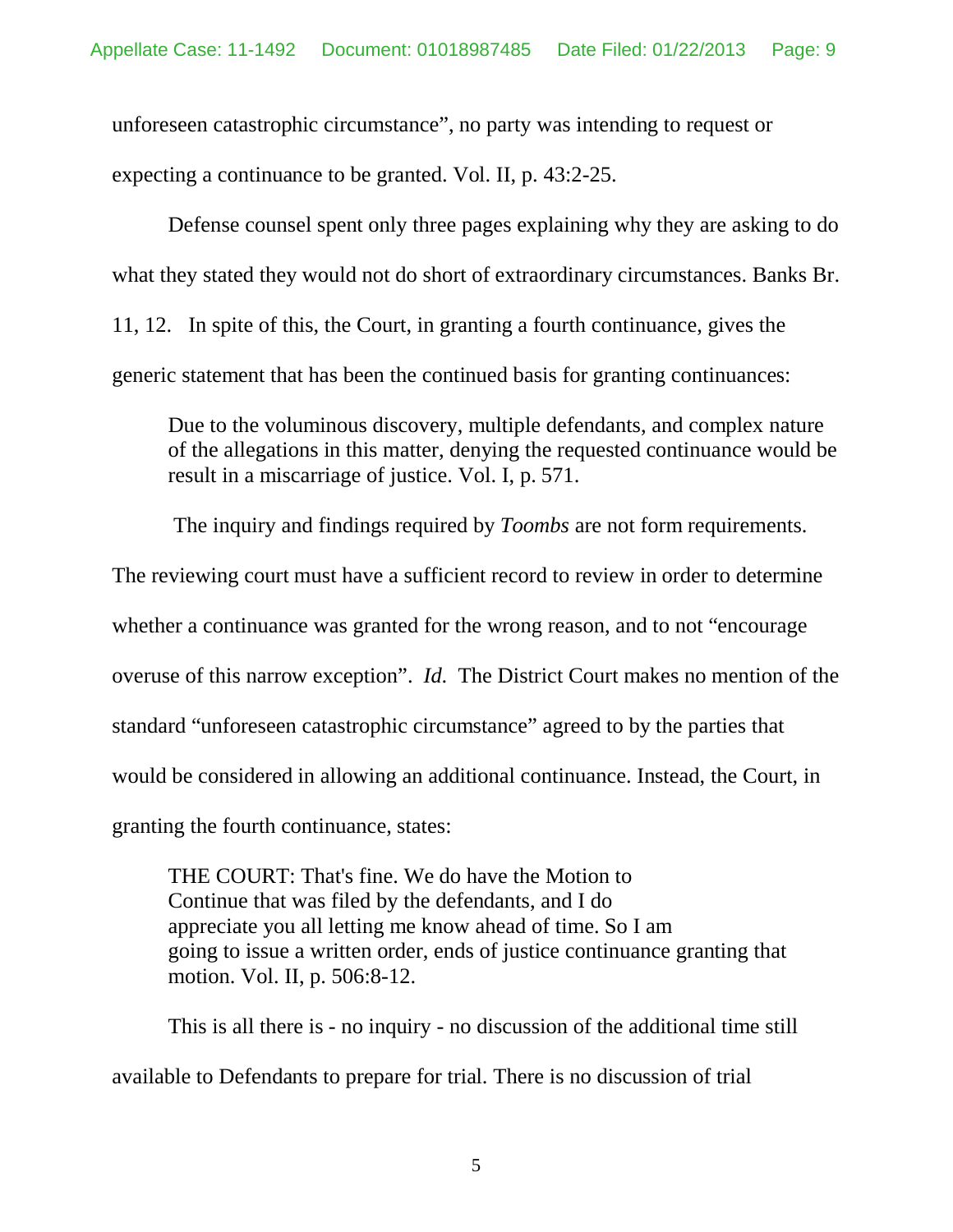preparation not accomplished, aside from outstanding briefing because hearings were set right up against the trial date. Banks Br. 9-12. Banks submits these are not unforeseen circumstances. There is no discussion why any shorter period of time would not address counsel's concerns. The Court's calendar through May 23, 2011 is not discussed. Vol. II, pp. 506-508. To the extent there are other issues raised in the fourth request, the issues are tied to matters that should have been addressed by the District Court in the second and third requests for continuances. Banks Br. 6-12.

The Government makes Banks' point in attempting to argue that the District Court was justified in granting the fourth continuance. The Government points to the James proffer offered by the Government on October 28, 2010. Gov. Br. 26, 27. All parties knew since the time of the Indictment that this was a conspiracy case which involved numerous potential witnesses and co-conspirator statements, yet it is some 19 months later that the lateness of the disclosure of co-conspirator statements is raised by defense counsel. Gov. Br. 26. Waiting to schedule trips to interview witnesses until the eve of trial would have seemed to have prompted some concern by the Court, i.e. what have you been doing up to this point? There is no indication from any discussion on the record that any traveling for witness interviews had occurred that would support the Government's position that reimbursements had been requested by any defense counsel for travel or costs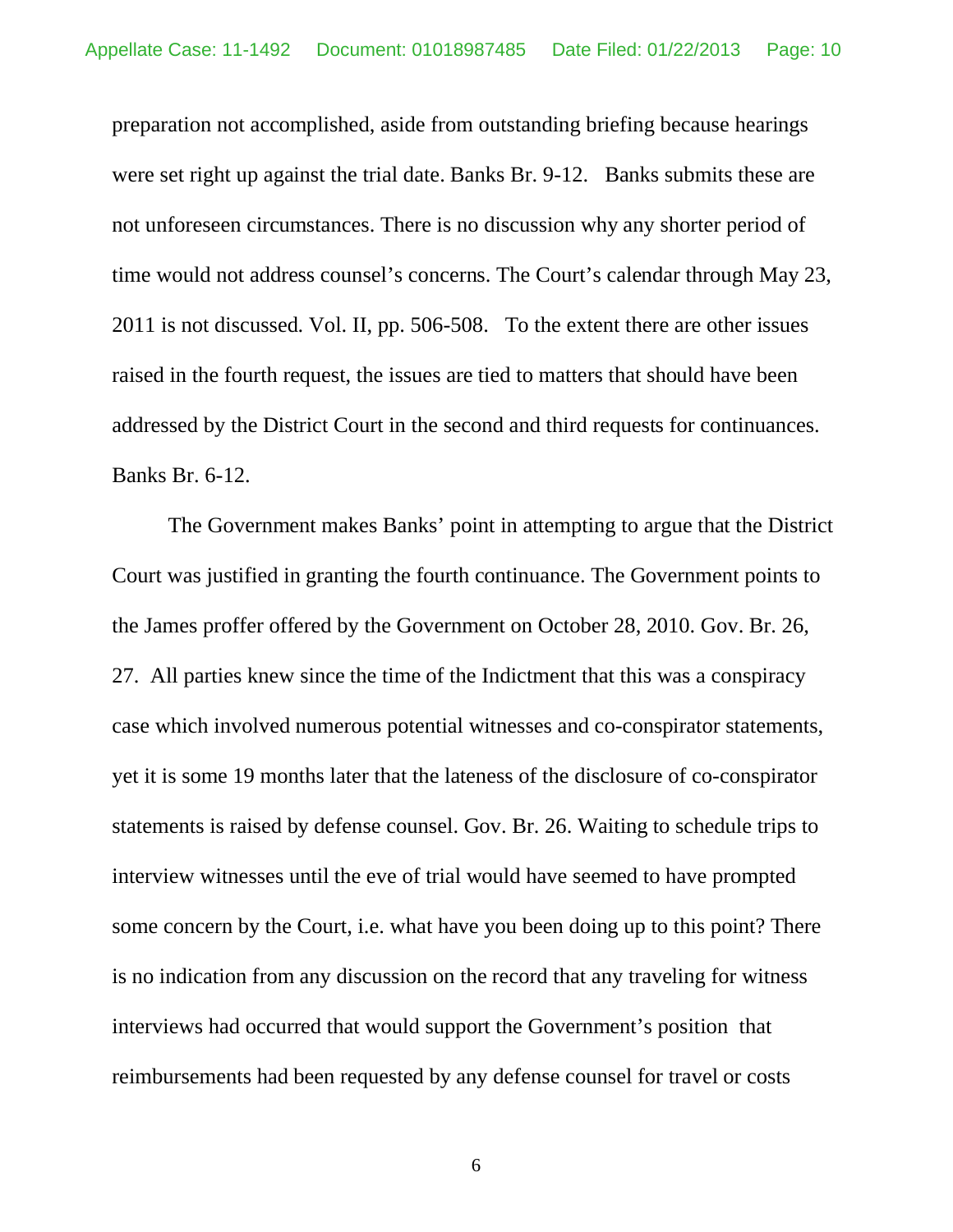associated with interviewing witnesses prior to the fourth request for a continuance. Gov. Br. 27. Nor does the Government adequately address why defense counsel waited for 19 months to figure out they were having trouble "opening" some discovery files. Gov. Br. 26. It is undisputed that Defendants had hired an IT expert months earlier and the Defendants were all software IT specialists who had access to all of the computer information seized by the Government. No mention is made or inquiry undertaken by the Court to sort out these questionable problems that continue to repeat themselves. The Western Union documents are acknowledged to be non-issues. Gov. Br. 27.

# **The Third Continuance - December 14, 2009**

The Government now suggests for the first time that the third continuance was set to consider pre-trial motions and deadlines. Gov. Br. 19. This is not exactly accurate. In considering the second request for a continuance, the District Court expected pretrial motions would be scheduled at that status conference:

THE COURT: Counsel, we are here today on a status conference. We were originally scheduled to set pretrial motions and a trial date, but I do have before me an unopposed motion for further exclusion of time under 18 U.S.C. Sections  $3161(h)(7)(A)$  and  $(B)$ . Vol. II, p. 23:17-21.

Then, in granting the second continuance, the District Court specifically set an early status conference to address pre-trial motions that should have been filed: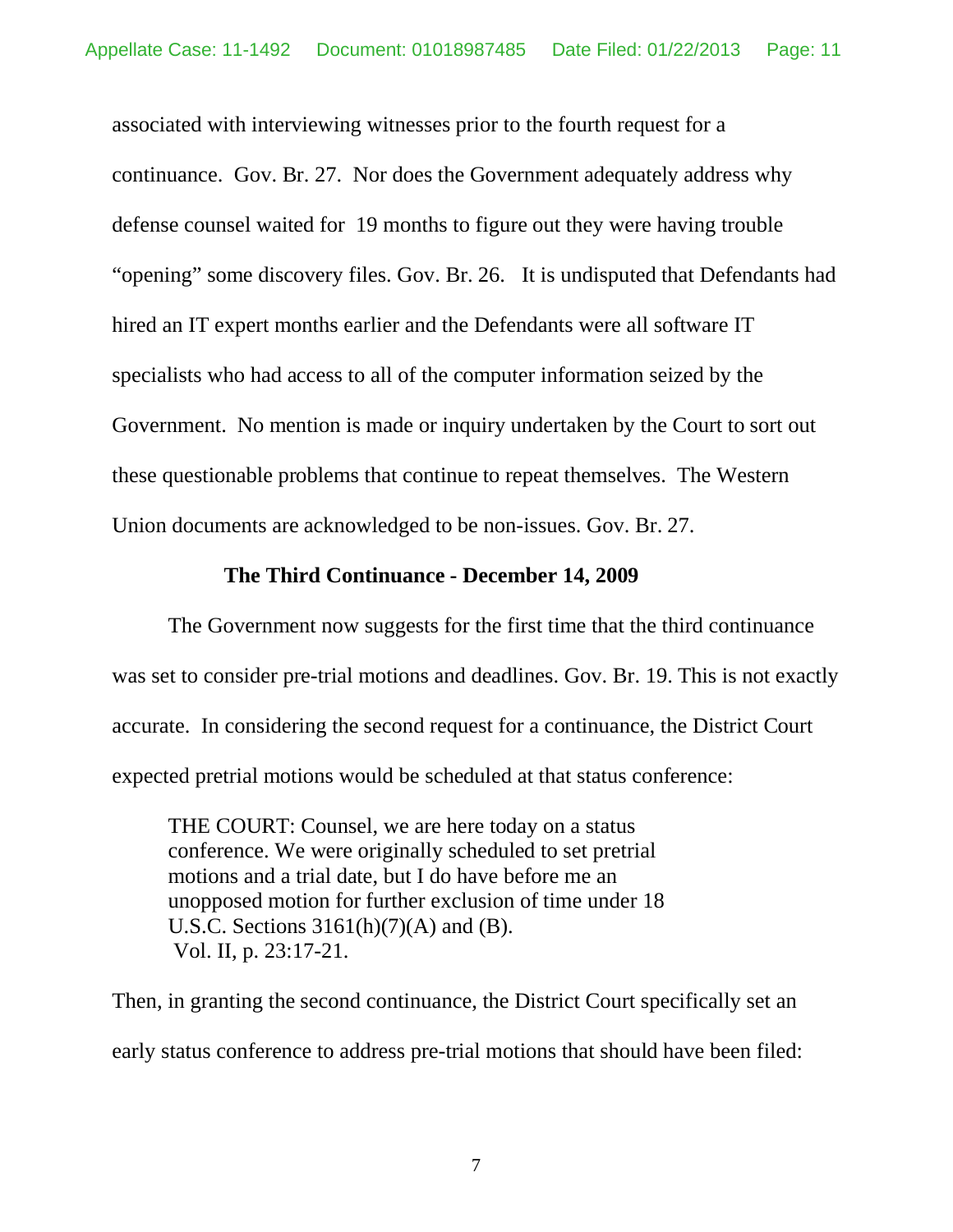THE COURT: Well, January -- the speedy trial runs January 29th. I would like to set something in December. I was looking at probably the first week of December to give us enough time to get motions in, get them ruled on, and then move forward. So I was looking at probably the first or second week in December. Vol. II, p. 29:15-20.

Instead, no motions were filed. In spite of this stated goal, Defendants are

able to come in with minimal inquiry and ask for, in their own words, an arbitrary

exclusion of time, which the Government is hard pressed to argue is tailored to

meeting either *Toombs* or *Bloate* requirements:

MR. BAKER: And that is what we were essentially shooting for in drafting the motion. We indicated that we would like a trial toward end of January, so we tolled speedy to right about that time. That 361 days was kind of an arbitrary number. So whatever the correct number of days to get us to January 31st is fine with us. (Emphasis added) Vol. II, p. 87:10-15.

The problematic approach to handling the exclusion of time is further

demonstrated by the discussion that occurs between the prosecutor and the Court where additional time is arbitrarily excluded from the previous speedy trial calculation in spite of the fact that no motions had been filed or were pending when the Court granted the 361 day continuance from the previous speedy trial deadline of January 31, 2010. Vol. II, pp. 56-58. The Government can't argue that there is a lap over of time between pending motions that would allow for exclusion of time from the previous calculation by the Court. As previously argued by Banks, this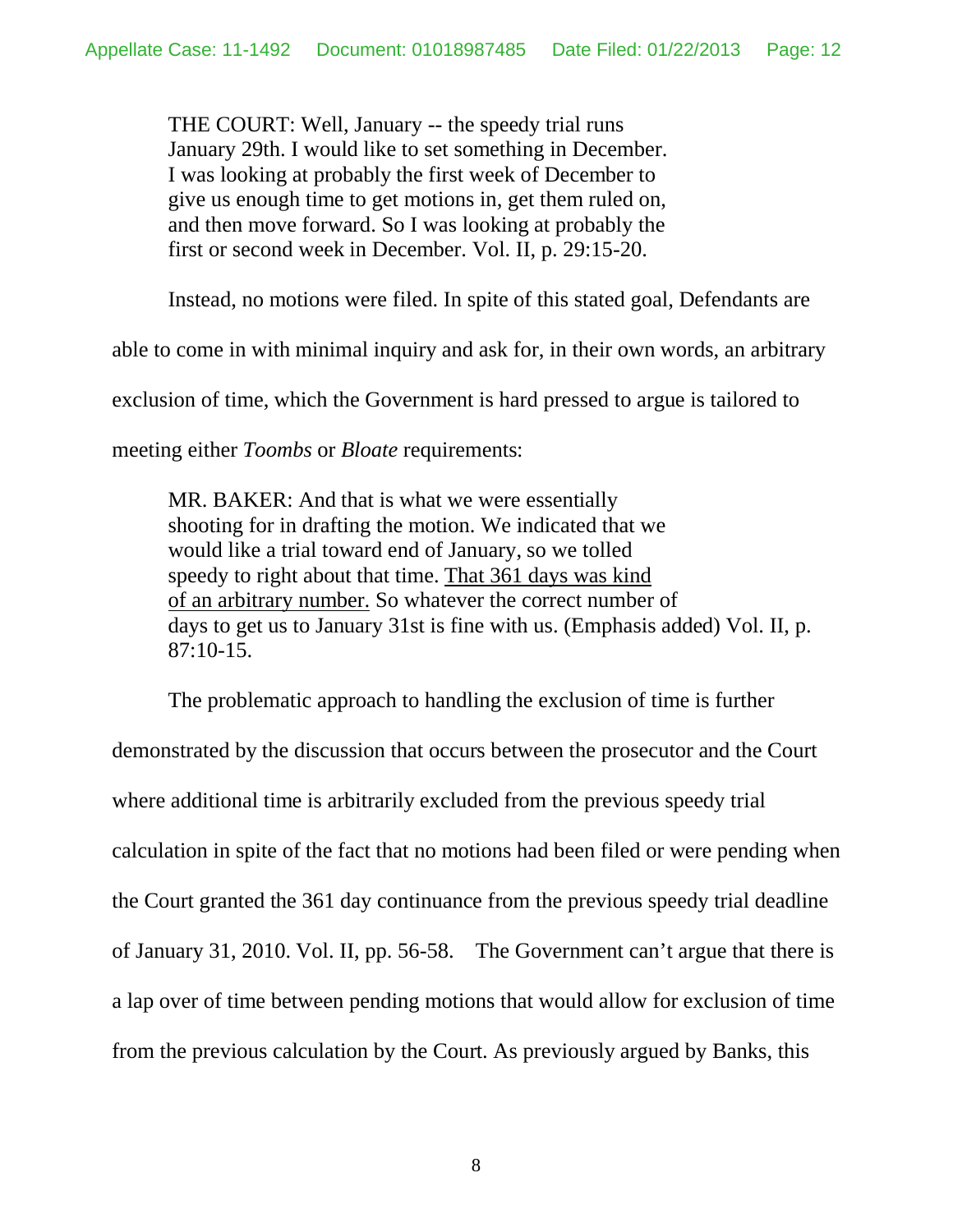meant that an additional 41 days was excluded without any justification on top of the four-plus months of excluded time.

The Government's brief fails to address the fact there was no discussion of identifying specific motions during the first 14 pages of the hearing or tailoring the time needed for motions to the specifics of the motions and/or any problems that would result in setting motions up against the holidays and trial. Vol. II, pp. 35-44. Certainly there was no discussion why the 361 days chosen by defense counsel as an arbitrary number should not have some connection to motions to be filed versus when the trial was to be set. This is the *Bloate* problem addressed by Banks.

While the Court expresses an initial concern, when the third continuance is requested, (Vol. II, p. 64:6-12), there is next to no inquiry, and certainly no indepth inquiry, to either the Government or Defendants about the hold up in filing motions or the lack of progress in reviewing discovery. As the Government acknowledges in their response, the Government had provided the bulk of discovery by July 23, 2009. Gov. Br. 17. The Government makes no other credible claim that Defendants' late-filed motions were being held up by discovery problems. To the contrary, it is clear that the Government promptly turned over and streamlined discovery early in the case for the Defendants. Banks Br. 8; Gov. Br. 27. As previously noted, the Court asked only three questions in fourteen pages of transcript before granting the continuance without requiring any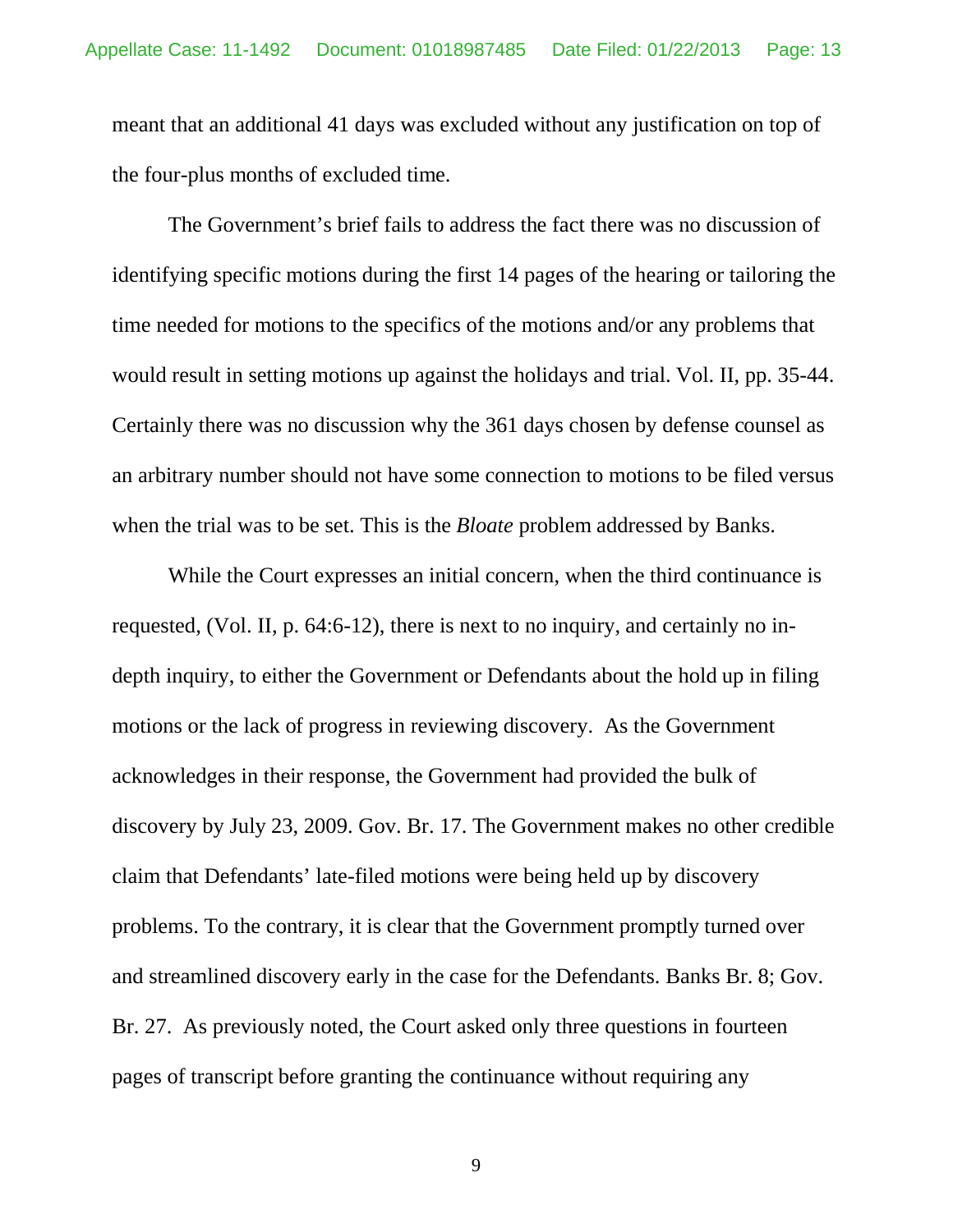justification for the length of time supposedly needed, instead handing off to the defense counsel, who already announced the time requested was an arbitrary designation:

THE COURT: All right. Well, you all are much more experienced at this than I am, so I will take you at your words that this is the time that was needed…. Vol. II, p. 44:18-20.

#### **The Government Misstates the Holding and Reasoning in** *Bloate*

For the first time, the Government discusses *Bloate.* Gov. Br. 25. If Defendant Banks' position on *Bloate* was inaccurate, the District Court and the Government would have pointed this out much sooner. Nor does the Government address how the four-plus month exclusion of time was addressed by the parties or the Court in granting the third continuance under *Bloate* or *Toombs*. Certainly the unused 41 days from the previous calculation is not addressed or justified by the Government. Banks Br. 11, 12. Even at this late date, the Government is left with making a transparent non-relevant statement about *Bloate*. Instead of analyzing the purposes of the court's decision in *Bloate*, the Government merely states the obvious result of the court decision in Bloate: "the time granted to a party to prepare pre-trial motions is not automatically excludable" and "the time at issue in *Bloate* was not excluded under Sec. 3161 (h)(7)." Gov. Br. 25. The court's discussion in *Bloate* covered a little bit more ground in discussing the language and goal of the statute. *Id*. at 1354-1358. The court specifically wanted to avoid an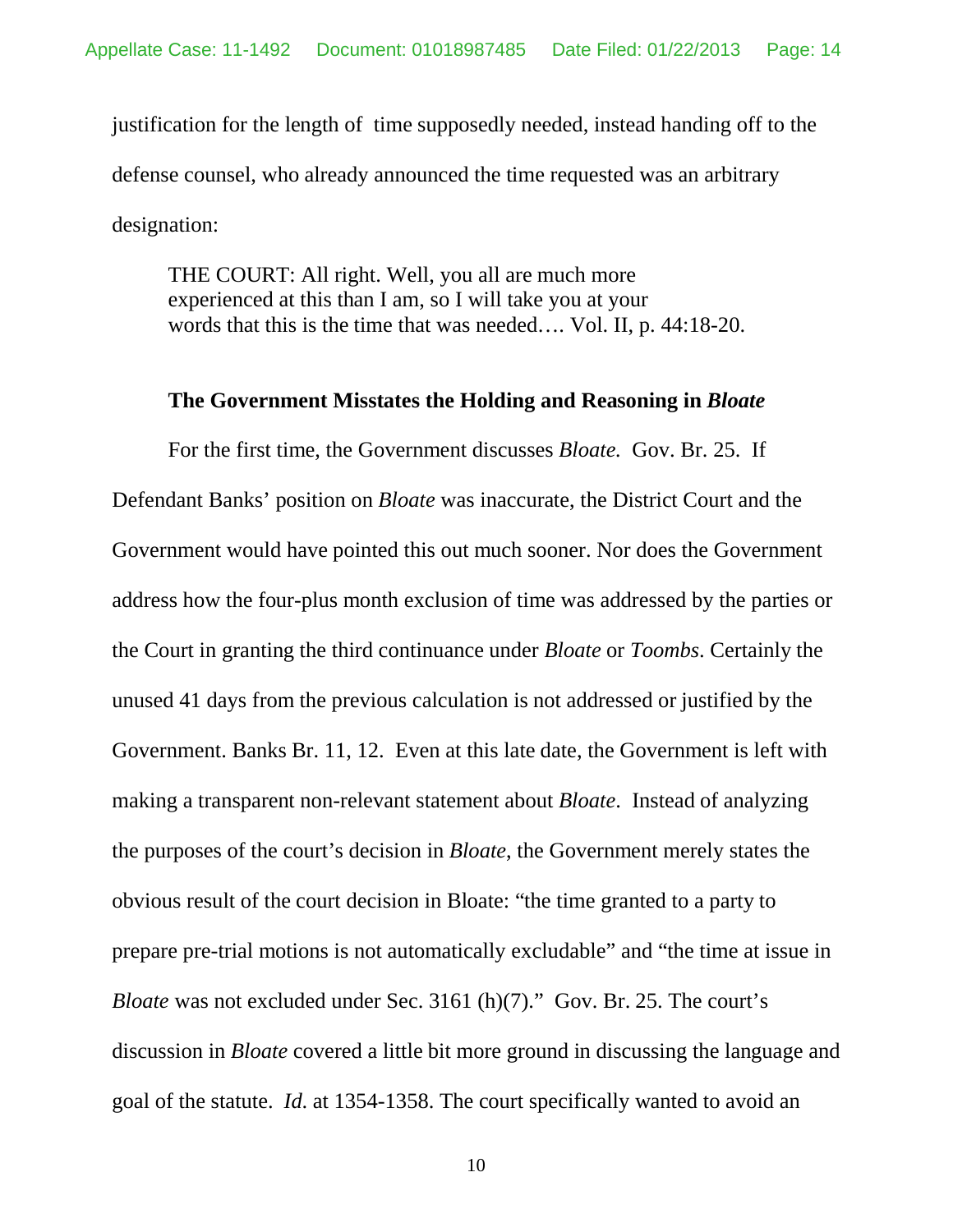automatic exclusion of time "resulting from virtually any decision to continue a deadline." *Id*. at 1354. The court wanted to guard against a reading of the statute that provided no limitation on the definition of a proceeding concerning the defendant that would allow the "loophole" that would defeat the purpose of the 70 day rule. *Id*. at 1355. The court in *Bloate,* as did the court in *Toombs,* recognized the danger of prospective waivers, recognizing there are many cases where all parties would be more than happy to opt out of the Act. *Id*. at 1356. As Banks argues here, based on the pattern of reasons offered for continuances by former counsel, the case could have been delayed indefinitely. *Id*. at 1357. As previously noted, the Government ignores the Court's analysis by failing to state what the trial court must consider in making appropriate findings under Sec. 3161 (h)(7):

"(P) retrial motion preparation time may be automatically excluded under subsection (h)(1) only when "the judge has expressly granted a party time for that purpose."" *Bloate,* at 1357.

Wholesale exclusion of time without a connection to the pre-trial motion under consideration is not what *Bloate* had in mind. While this case started out with the potential for a lot of documents and potential witnesses, the underlying facts did not present a complicated scheme over the short time of the allegationstwo years.

Finally, not sure why *United States v. Moreira*, 416 Fed.Appx. 803 (10th Cir. 2011) (unpublished) is cited, based on the court's opinion in *Moreira*. The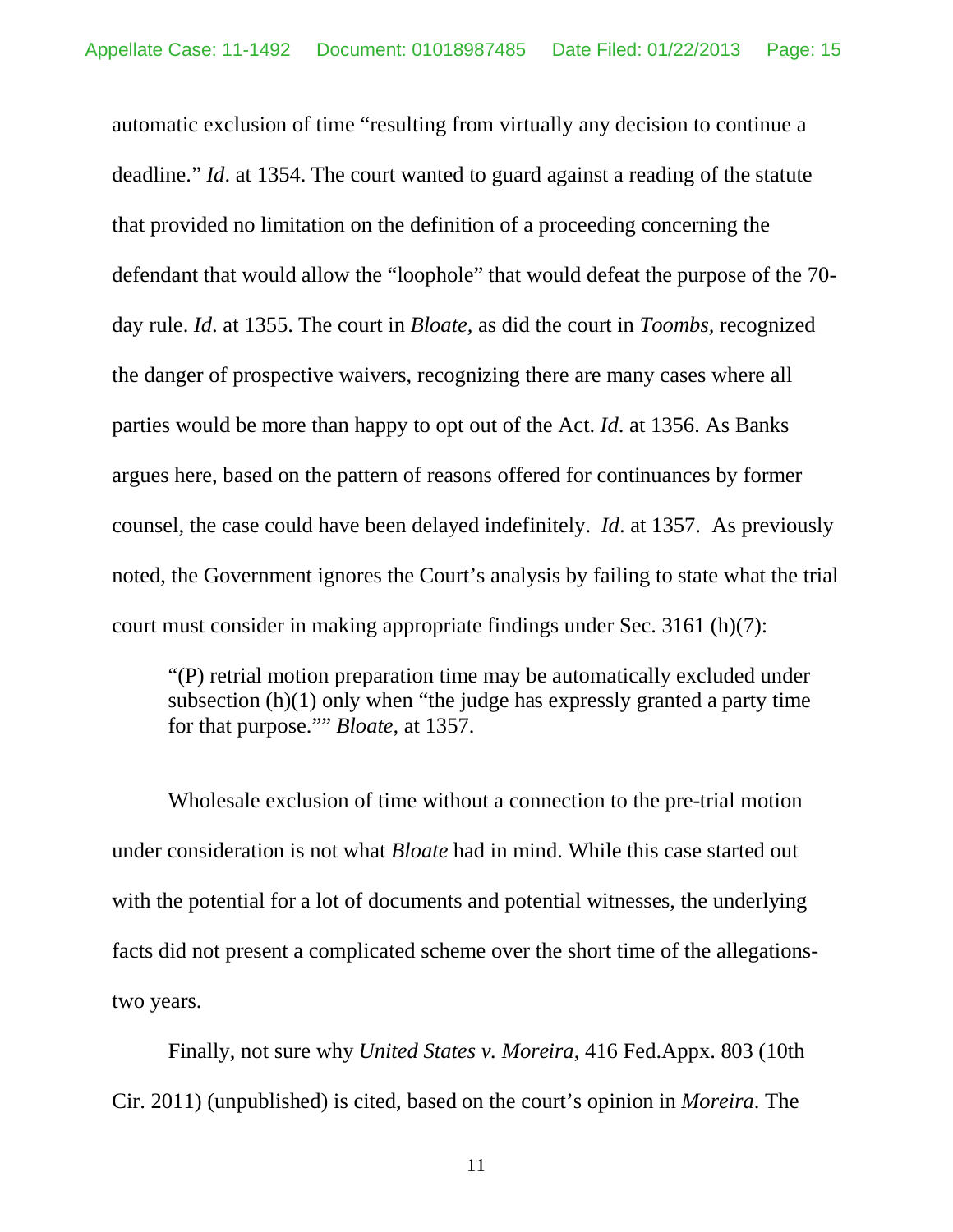defendant there entered a plea to a charge and failed to address Sixth Amendment issues addressing dismissal with prejudice. *Id.* There is next to no discussion of the issues addressed in this case.

# **The Pro-Se Defendants' Continuance**

The Government misstates the reasoning and process followed in granting the pro-se Defendants' request for a continuance. As previously noted, the Government and the Court for the first time challenged the request, asking for detailed responses and more than conclusory statements about the event causing the request. Vol. I, pp. 706-709; Banks Br. 6, 7; Vol. II, pp. 542-574. The request for additional time was modest in view of the fact that the Defendants would now take over a case that was still not ready to go to trial and now being prepared by non-lawyers.

## **The Sixth Amendment Violation**

Banks was hindered in presenting a defense, and the Government can't push off its obligation under the Act or Sixth Amendment to prevent unnecessary delays. Banks Br. 18-23. Banks did not present one or two examples of failed memory. Banks Br. 22, 23. The memory lapse demonstrated by numerous witnesses on multiple occasions clearly revealed that the Defendants were impacted by the fog of time versus a flat out denial of conversations by Government witnesses. *U.S. v. Yehling*, 456 F.3d. 1245 (10<sup>th</sup> Cir. 2006). Banks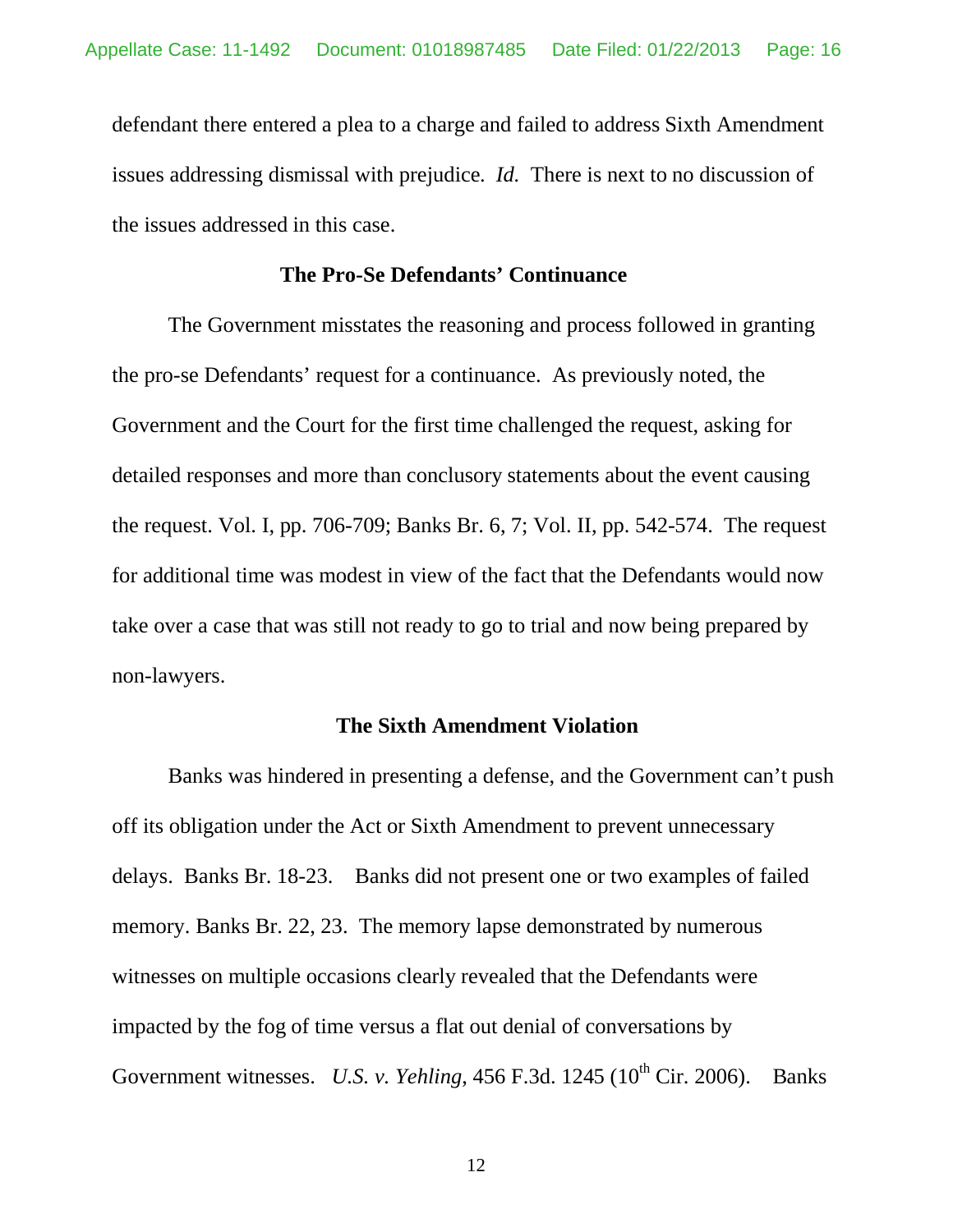Br. 19-23, 36-39, 42-44. As previously argued, the Courts recognize "the longer the delay, the greater presumptive or actual prejudice to the defendant, in terms of his ability to prepare for trial ...." *U.S. v. Biggs*, 419 F.Supp.2d 1277, 1282 Dist. Court, D. Montana 2006). This is especially a concern where Government witnesses were motivated to provide favorable testimony, i.e. recover funds through the criminal process versus civil suits. Details about who had authority to approve staffing agreements and terms, what was stated during negotiations, and what Defendants stated exactly about sales or potential sales of their product were the key issues in the case. Banks Br. 19-23, 36-39, 42-44. Impeaching or refreshing memories is extremely difficult where witnesses are able to fall back on the passage of time as a "legitimate" excuse for not being able to answer a question.

The Government should have to provide a better reason than given for the delay in bringing the case. Gov. Br. 30; Banks Br. 18-22. The Government does not address *Yehling*, at 1236, 1243-1245 ( $10<sup>th</sup>$  Cir. 2006), or that the reason for delay is not limited to any one factor. *United States v. Kalady*, 941 F. 2d 1090, 1095 ( $10^{th}$  Cir. 1991). The Government's reason for delay in prosecution is a vague "take my word for it" explanation. In a similar manner, the Government never provides, now or then, an explanation of the complex nature of the case, other than the number of potential witnesses and number of documents, which turns out to be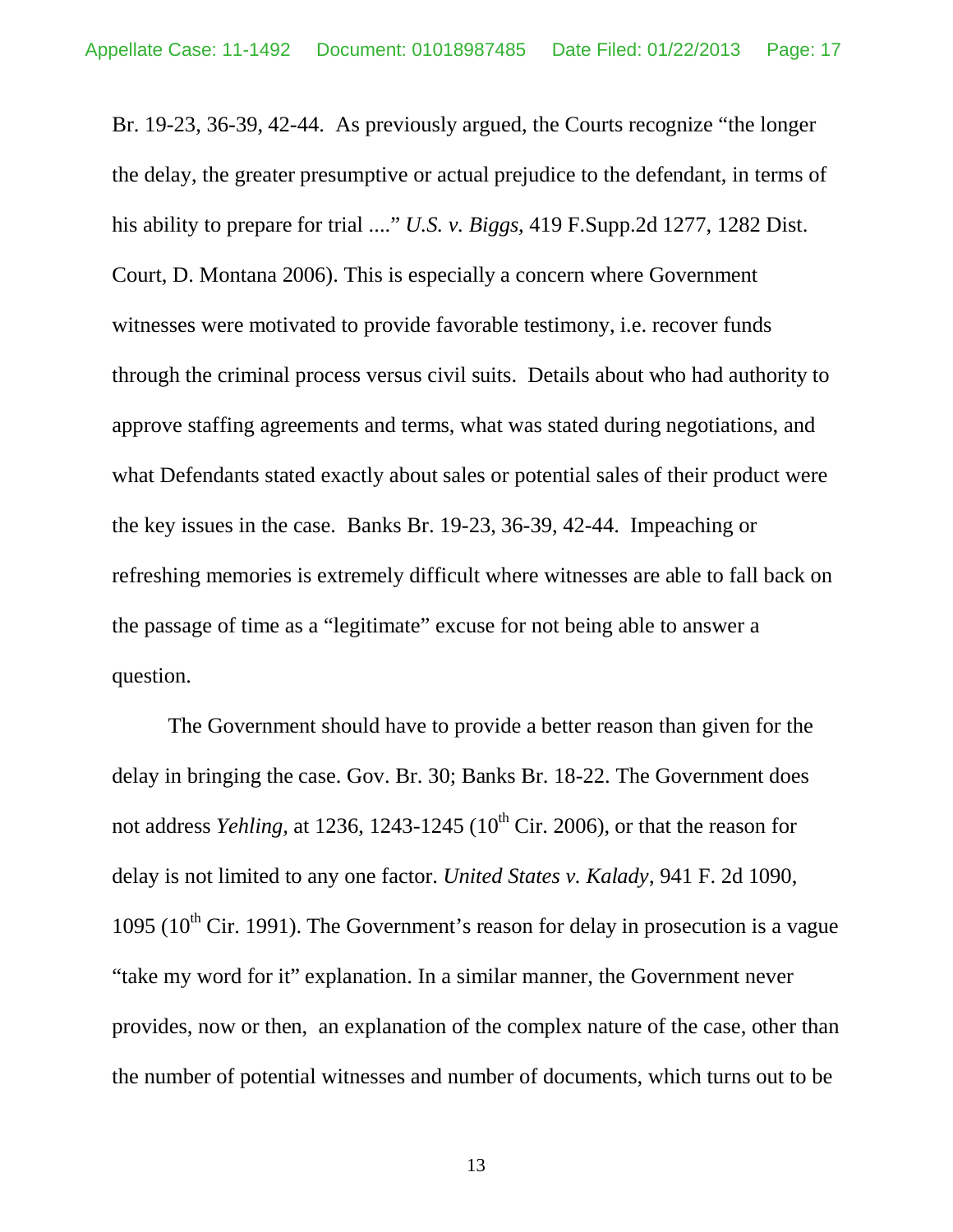a generic claim, but not an actual problem. For all the reasons argued by Banks, the case should be dismissed with prejudice.

# **The Government Misstates and Fails to Address Banks' Fifth Amendment Arguments**

With limited exception, the Government does not argue that cases cited by Banks are inapplicable or distinguishable; rather they merely attempt to avoid a discussion of the major issues raised by the cases. The Government fails to adequately address the jury instruction issues. Gov. Br. 36-39, 45-48. The Government fails to distinguish the Fifth Amendment issues that impacted Barnes as the holder of the privilege from those who were impacted by the abuse of the privilege. Banks Br. 28-36.

The Government does not address the problem or the cases that recognize the invocation of the privilege by itself is a high drama response that has only negative ramification, and requires different treatment from testimony, depending on how it finds its way into a trial and how often the privilege is invoked, and in this case, how many others were impacted. Banks Br. 27-34. Nor does the Government explain how the negative implications can be overcome by crossexamination. *United States v. Lacouture,* 495 F.2d 1237, 1240 (5th Cir. 1974). In spite of cases cited by Banks holding the opposite, the Government argues that repeatedly invoking the privilege after Walker's outburst could have no impact on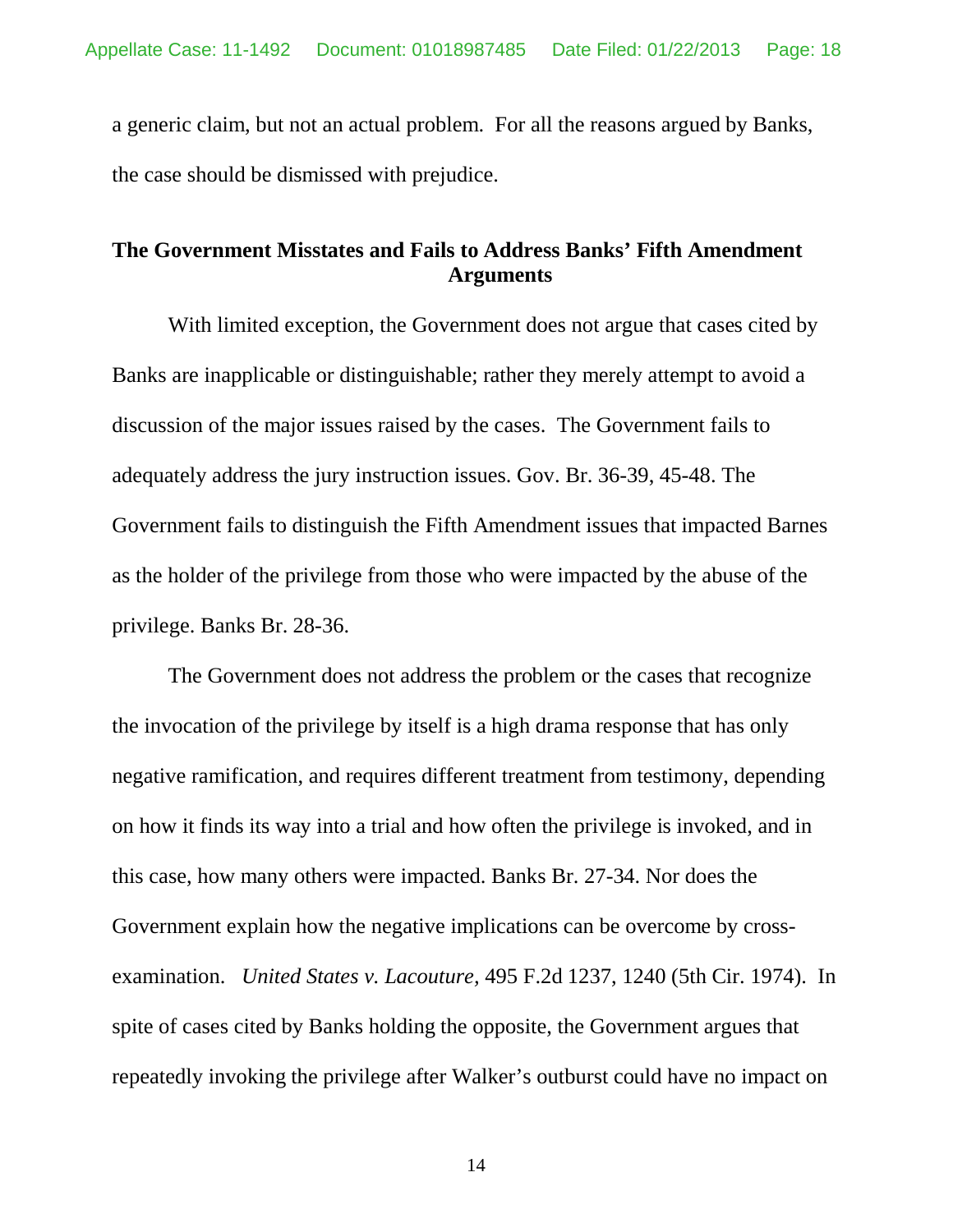a jury. Gov. Br. 33-48; Banks Br. 24-36. This is interesting in that the Government actually cites to cases that references Tenth Circuit decisions that address the delicate situation created by improper reference to the invocation of the privilege. Gov. Br. 40. *United States v. Rice*, 52 F.3d 843 (10<sup>th</sup> Cir. 1995). In *United States v. Burson*, 952 F.2d. 1196, 1201( $10^{th}$  Cir. 1991), cited in *Rice*, the court reviewed factors it would consider in determining whether there was improper comment on a defendant's silence. As reviewed in this case, there was no reason, and the Government provides no reason to repeatedly invoke the privilege by the prosecution when Barnes retook the stand. In fact, the prosecution was willing to strike all of Barnes' testimony. The Government can't deny the intensity of Walker's "Outburst" or the frequency of the invocation of the privilege caused by the Government. The Court had a full opportunity to consider the potential problems for the other co-Defendants and took no action. With the other limitations placed on Defendants to have input on instructions and offer a complete defense, the Walker/Barnes gaffe doomed Banks.

The Government offers next to no response why the problem in this case is not more serious than the situation in *Bruton v. United States*, 391 U.S. 123 (1968)*,* recognizing an exception to the rule that jurors are presumed to follow all instructions, or the statement by this circuit in *United States v. Rahseparian*, 231 F.3d 1267, 1278 ( $10^{th}$  Cir. 2000)(where an inculpatory inference can be made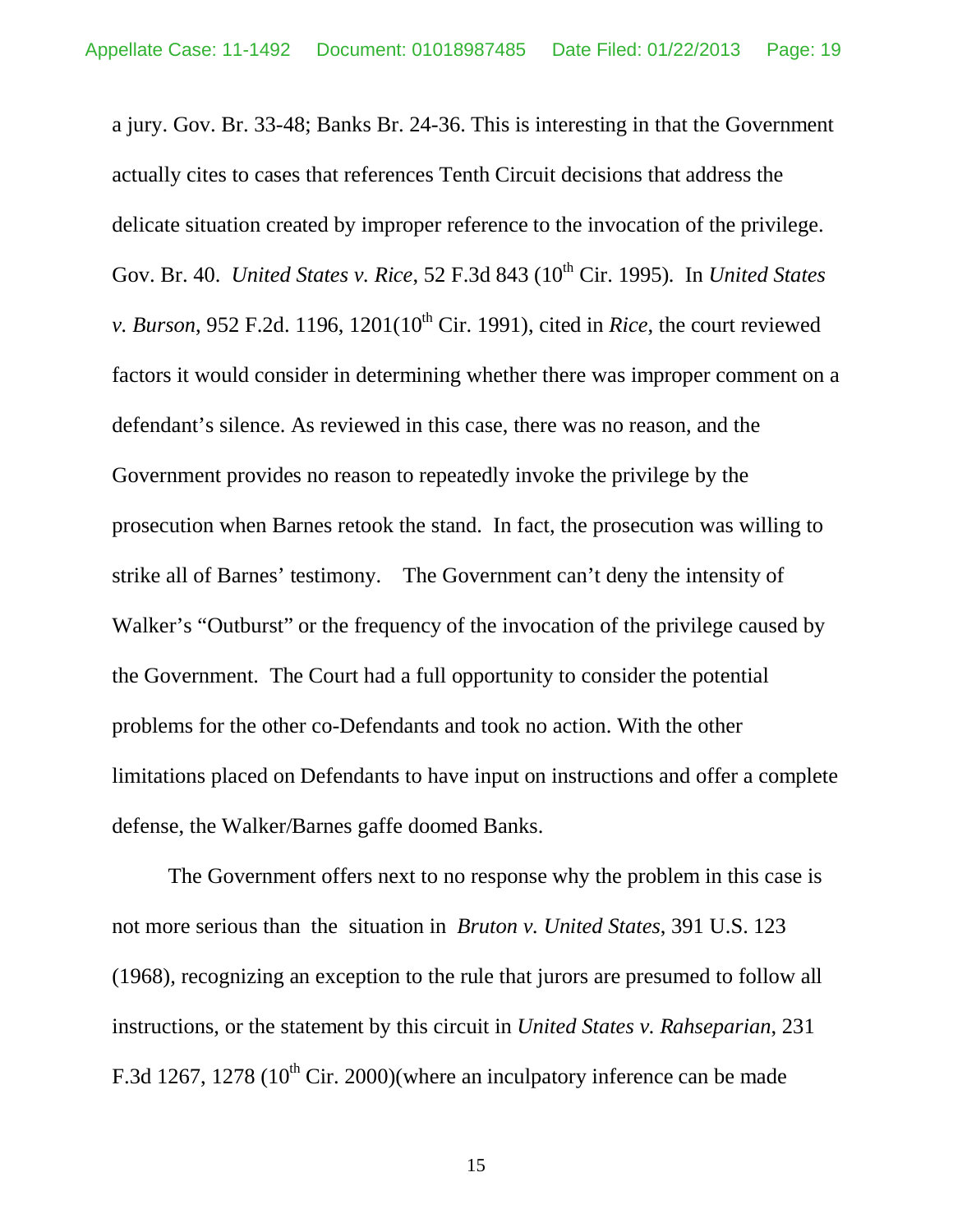immediately in the mind of a reasonable juror, the statement is protected by *Bruton* and any curative instruction insufficient). Here, the Government cannot argue that invoking the privilege in the manner it occurred and then repeatedly causing Barnes to invoke the privilege would not create "an inculpatory inference"… "immediately in the mind of a reasonable juror" against the other co-Defendants. In the setting of this case, the Government does not offer and cannot offer the assurance that the situation presented was "not too likely to be too great for the jurors to be able to put the matter out of their minds in considering the case against the other co-defendants". *U.S. v. Sarracino*, 340 F.3d 1148, 1160(10th Cir. 2003); *Bruton*, 391 U.S. at 131. Banks submits that no curative instruction would have been sufficient, as the case was allowed to proceed.

The Government's attempt to now downplay the dramatic impact of what the Court itself identified as an "outburst" (Supp.App. p. 255), and overlooks both the District Court's and the Government's recognition of the damaging problem created by Walker :

The Court**: ….**We recessed because I have not had this issue arise before. Mr. Walker also moved for mistrial. And I will tell you now, on the record, Mr. Walker, if you ever blurt out something like that again in front of the jury, we will have to have some further proceedings. …. Supp.App. p. 229.

With that, the Government's rendition of the discussion of the proposed jury instructions is less than accurate. The Government's suggestion that effective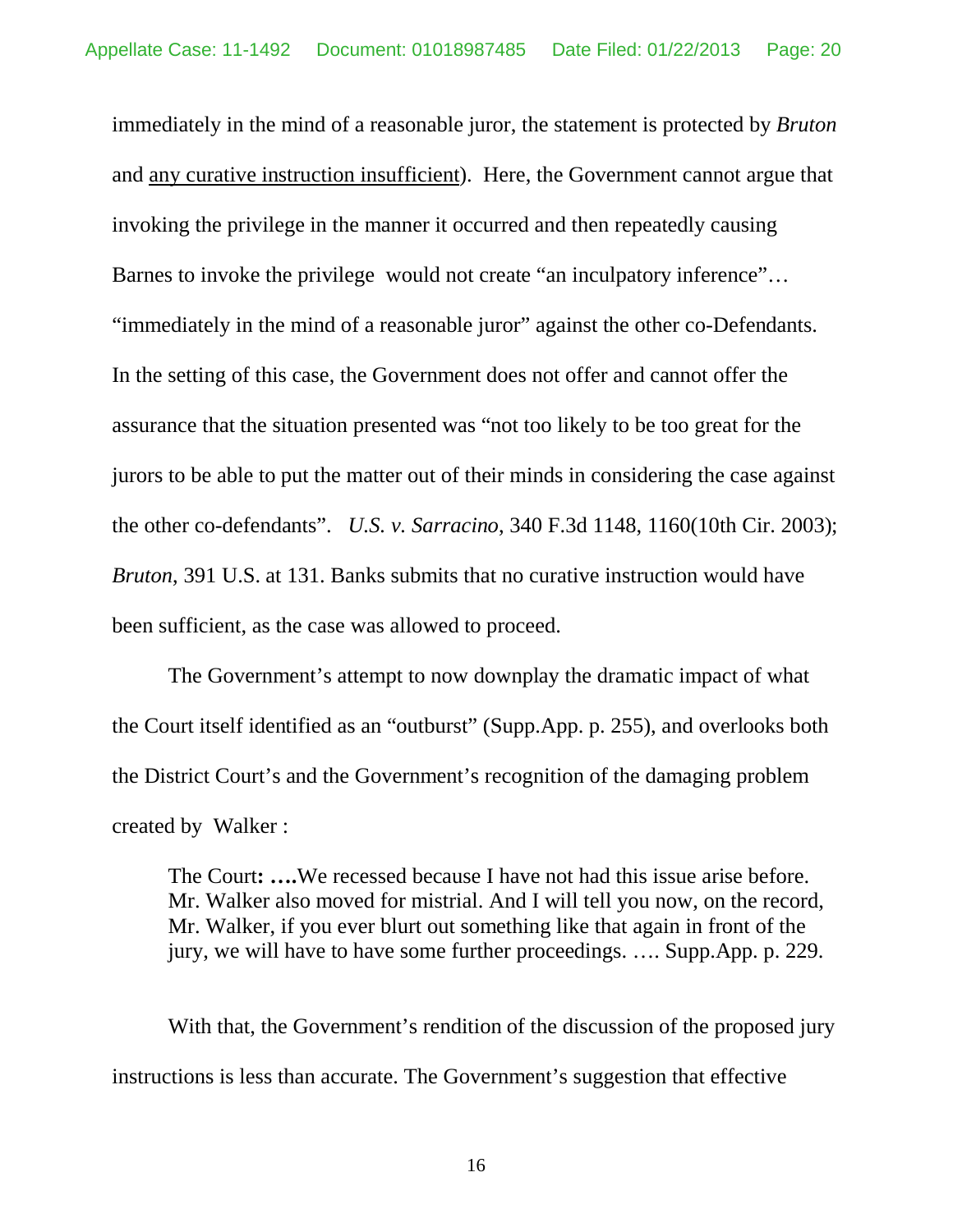instructions were eventually given is inaccurate. The Government ignores the fact

that input by Banks as a co-Defendant, and input from other co-Defendants was

limited by the statements of the Court after the Walker "outburst," by instructing

the parties that only Barnes could address the Fifth Amendment issue:

THE COURT: You cannot advise him of anything. You are not his lawyer. MR. WALKER: I understand he can plead the Fifth. THE COURT: He can plead the Fifth, but you cannot advise him. Supp.App. p. 226.

. . . . . . . . . . . . . .

Mr. Kirsch: Mr. Walker's inappropriate objection made in the presence of the jury prior to trial, and that brief -- that brief instruction that we captioned "Proposed limiting Instruction" would help address any prejudice that might have been generated by Mr. Walker's comment.

THE COURT: All right. Mr. Walker?

MR. WALKER: Your Honor, Mr. Barnes was not advised.

THE COURT: This is not for you to argue. It is for Mr. Barnes to argue.

Supp.App. pp. 232, 233.

………………………………

MR. WALKER: Your Honor, I am talking collectively of the co-defendants' rights.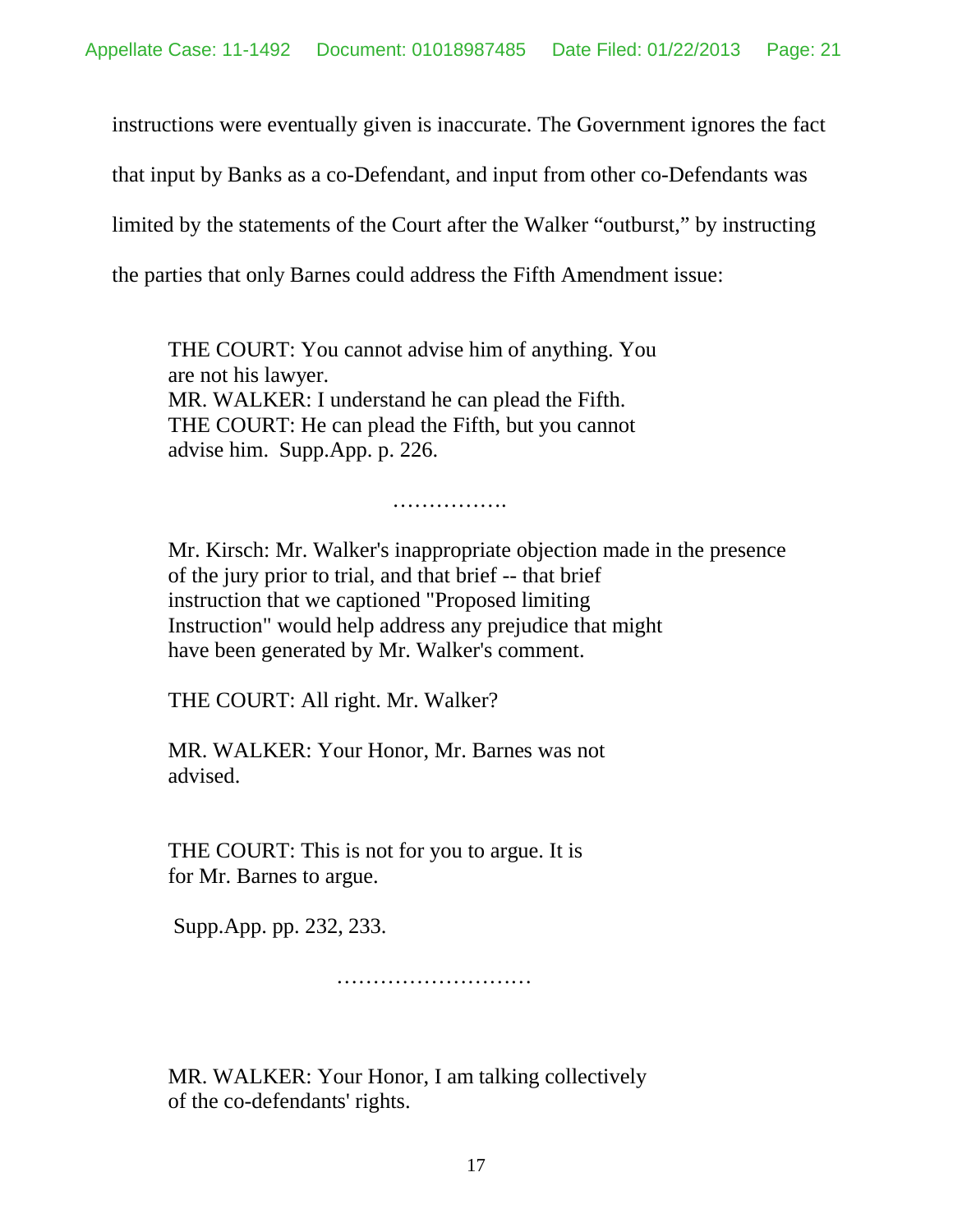THE COURT: No, you have no right to talk collectively. I told you that when you decided not to have counsel, that you each have to represent yourselves. So speak on your own behalf. Supp.App. pp. 233, 234.

MR. WALKER: And, Your Honor, I join Mr. Barnes' objection of not being advised of his Fifth Amendment right.

THE COURT: That is not your right to raise. Supp.App. p. 234.

Finally, the Government's statement that the Defendants were asked for input on a curative instruction is wrong. Gov. Br. 37, 45-48. The Government cites to Supp.App. pp. 250, and 258, leaving out that when this last tendered instruction is discussed, the Government argued and the Court agreed that only Barnes had the right to address the issue. Supp.App. pp. 252, 253, 257, 258. The Court's position clearly told the other Defendants that they were not part of the discussion or had input into the remedy of the problem created by Walker and Barnes. The Government offers no other testimony or statements by the Court to the contrary.

## **Instruction addressing Walker's "Outburst"**

The Government fails to address the fact that Walker's "outburst" and the Government's objection, and the Court's response was sandwiched together, which was confusing and not clarified by the Court. Banks Br. 24-26. Initially, while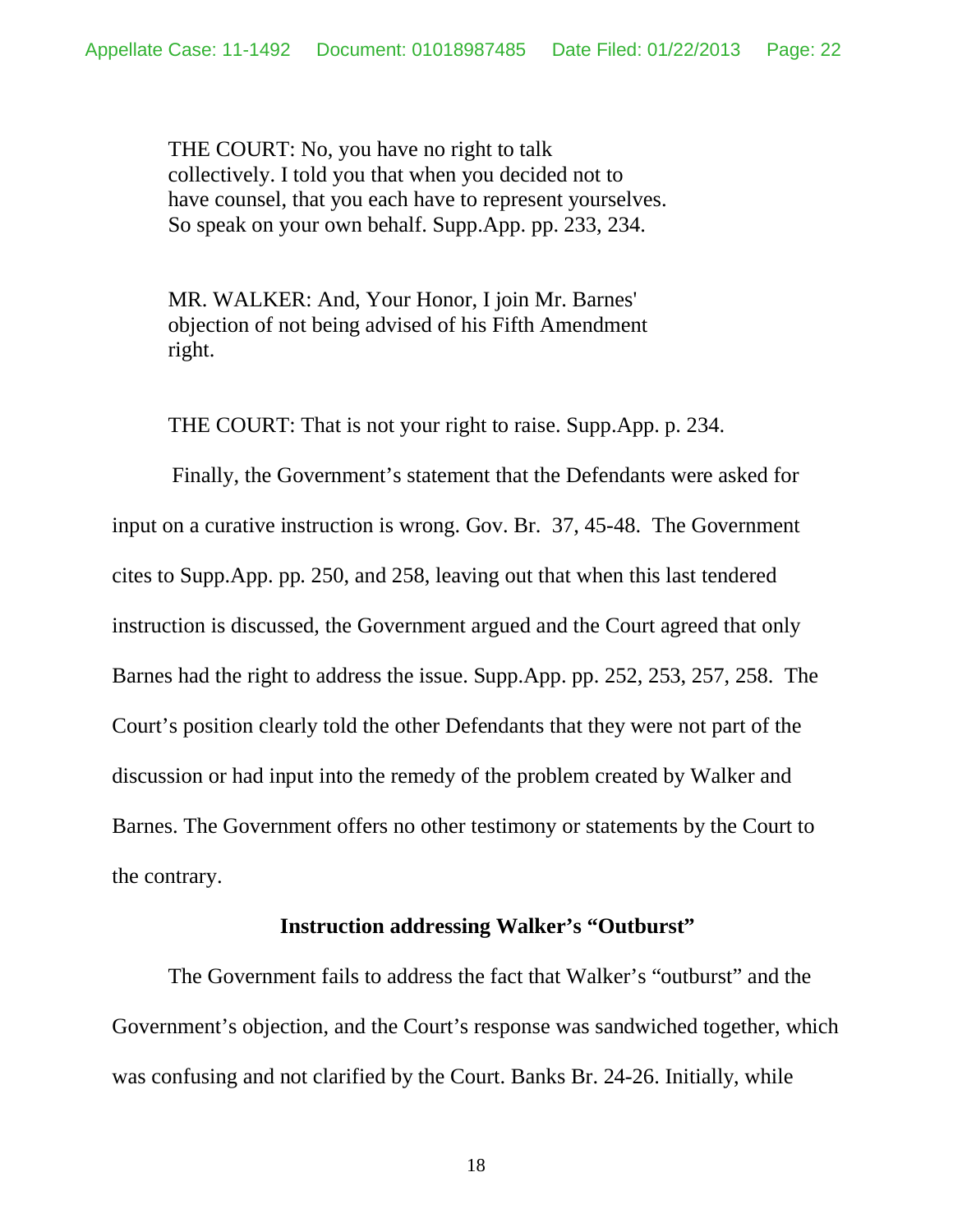conceding the prosecutor recommended a specific instruction informing the jury that Walker could not invoke the privilege for another co-Defendant, the Government attempted to dilute the point by stating after the recess that "the Court advised the *defendants* as suggested by the government". Gov. Br. 36. This was not the problem. The problem was correcting the highly dramatic action by Walker for the jury. The Government, rather than acknowledging that this instruction was never given to the jury, moves on to another point. Gov. Br. 35-37. Only later does the Government inaccurately attempt to suggest that the Court gave a "revised version of the government's earlier instruction". Gov. Br. 37. The second instruction is hardly a revised instruction of the Government's initial proposed instruction. Supp. App. pp. 227, 258. The "revised instruction" was a stock instruction and was silent on the issue. Short of a trial attorney sitting on the jury correctly speculating on what was meant by the Court in overruling the Government's "objection" to Walker's outburst, the jury was left believing Walker's action was proper. The Court compounded the problem by not mentioning the "motion" made by Walker, and instead emphasized that the Government's "objection" should be disregarded:

The Court: …Immediately before the break, there was an objection, and I just wish to remind you again that statements or objections made by attorneys or the defendants while not testifying are not evidence, and they should not be considered by you in any way. (Emphasis added) Supp.App. p. 258.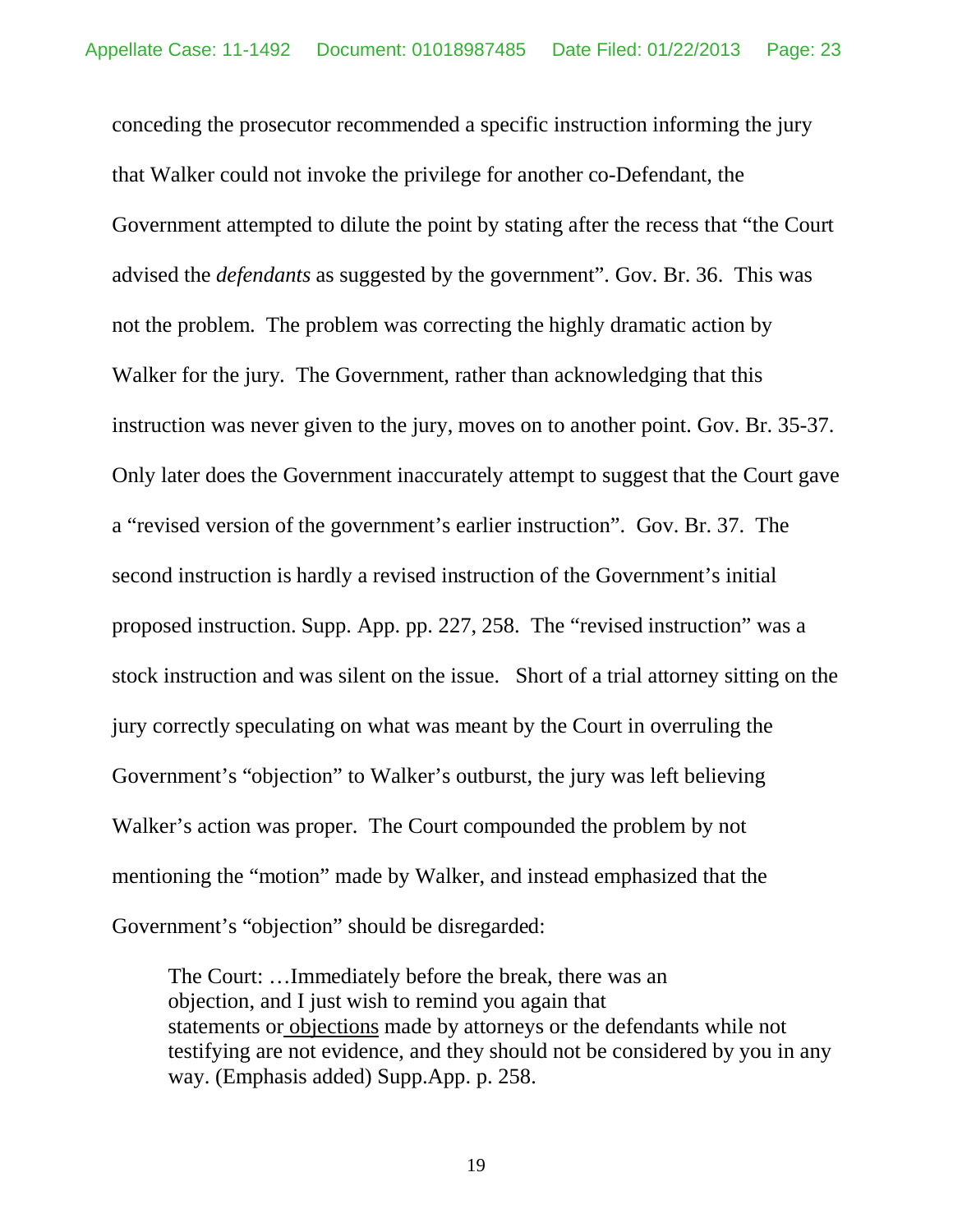If the issue involved only Walker and Barnes, the problem might have been more manageable. To make its argument, the Government has to ignore the cases cited by Banks that discuss the fact that the Fifth Amendment can be abused, and the courts do not permit a misuse of the Fifth Amendment against any party. Banks Br. 24-36. In this case the prosecutor, after knowing Walker's outburst would not be addressed, and knowing Barnes would repeatedly take the Fifth when he resumed the stand, exploited the opportunity with repeated questions to Barnes. The prosecutor's proffered but rejected instruction is intentionally not discussed, because it is obvious why it was offered by the Government. The Government's comment that the prosecutor did not raise Barnes' refusal to testify in closing is of no solace. One, exploitation of this action can occur either in questioning or in closing. Two, Barnes repeatedly was asked questions by the Government, who knew the privilege would be invoked by Barnes. Three, the final instruction given by the court clearly called attention to Barnes' repeated invocation of the privilege.

The Government's argument that there were no answers by Barnes that "in fact incriminated any of his co-Defendants" is naive. What is more incriminating than hearing defendants in a conspiracy case continually invoking the privilege? At least with an incriminating statement by a co-Defendant, discussed in *Bruton*, a juror has some idea who is being implicated and how. With a conspiracy charge and against the background of another co-Defendant raising the privilege in the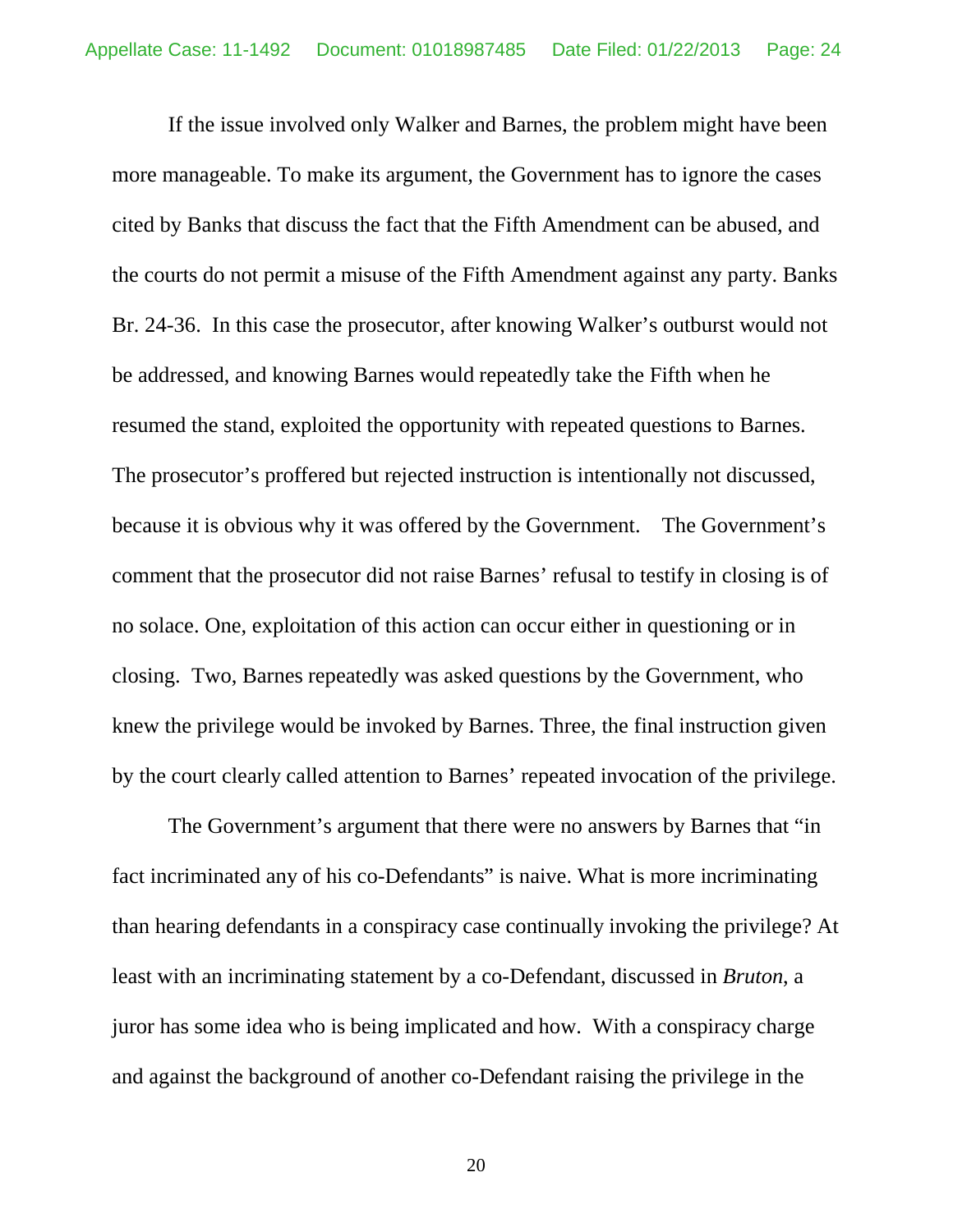first instance, and the Court appearing to have ruled in Walker's favor with Barnes then repeatedly invoking the privilege, a juror at a minimum is left to wonder that if any other co-Defendant takes the stand, will Walker again invoke the privilege for another Defendant, resulting in the same Barnes' scenario? The Government did not and cannot point to anything in the record that explained Barnes' invocation of the privilege upon retaking the stand had nothing to do with the Court's earlier overruling of the Government's objection to Walker's "attempted invocation of the privilege" for a co-Defendant.

If Banks chose not to take the stand, was he merely exercising his constitutional right, or was he foregoing providing testimony out of fear that Walker would tag his testimony as incriminating, resulting in Banks being forced to take the same action as Barnes? With each co-Defendant being charged with similar activity, did the Walker action and Barnes' follow-up invocation of the privilege provide the strong message that the Government hit on a damaging line of questioning? Supp.App. p. 239.

Without a hearing outside the presence of the jury to address the impact of Barnes' decision to invoke the privilege, no consideration was given to the impact on the co-Defendants. None of the safeguards found in *United States v. Turrietta, 11-2033*, August 29, 2012 (10th Cir. 2012), can be found in this record. The only way this resulting conclusion could have been avoided was to address the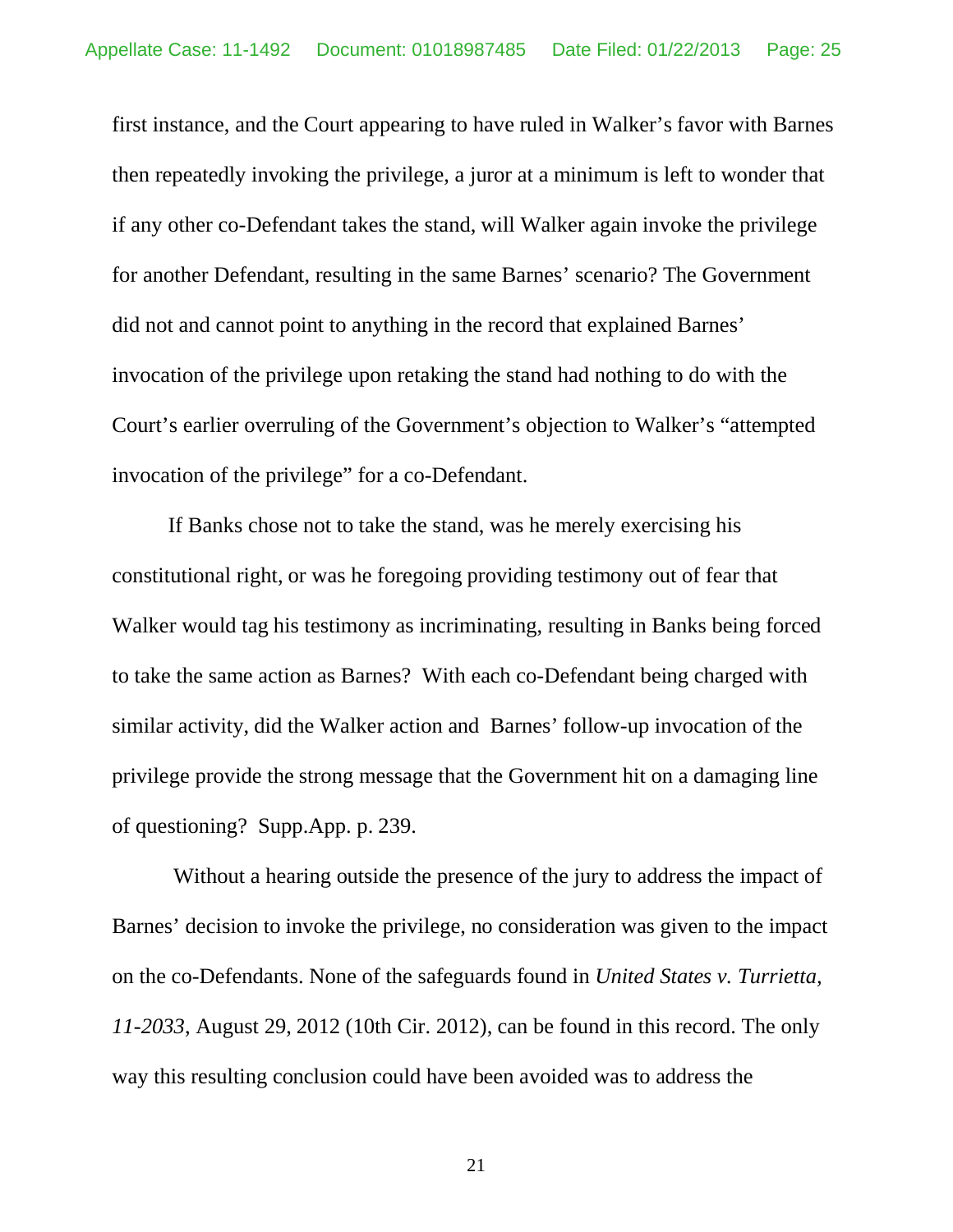prosecutor's proposed questions out of the presence of the jury and determine how the jury would interpret the new exchange. Under any circumstance, prompt curative instructions were also required, but were not given. Additionally, the Government is wrong when it states that this recognized procedure was not required. A hearing was required to determine if Barnes' additional answers were not incriminating for himself or others. If the answers were not incriminating to Barnes, then there was no reason for the negative impact of repeatedly invoking the privilege, which impacted the rest of the Defendants. Again the Government cites to no cases that argue against this approach or counters the cases cited by Banks. Banks Br. 31-34. If the Government was willing to instruct the jury that all of Barnes' testimony should be disregarded, it should have had no problem in foregoing any further questioning of Barnes, well-knowing the impact on the co-Defendants. This is especially true where the Walker outburst would not be addressed by the court.

#### **Inconsistent Application of the Law**

The Government fails to address *United States v. Hasan*, 526 F.3d 653 ( $10^{th}$  Cir. 2008). Banks Br. 29-35. The inconsistent application of the law should have been avoided in this case. There was a recognized procedure that would have protected both Barnes and the other co-Defendants. The Government offers no defense to why a procedure to prevent an inconsistent application of the law was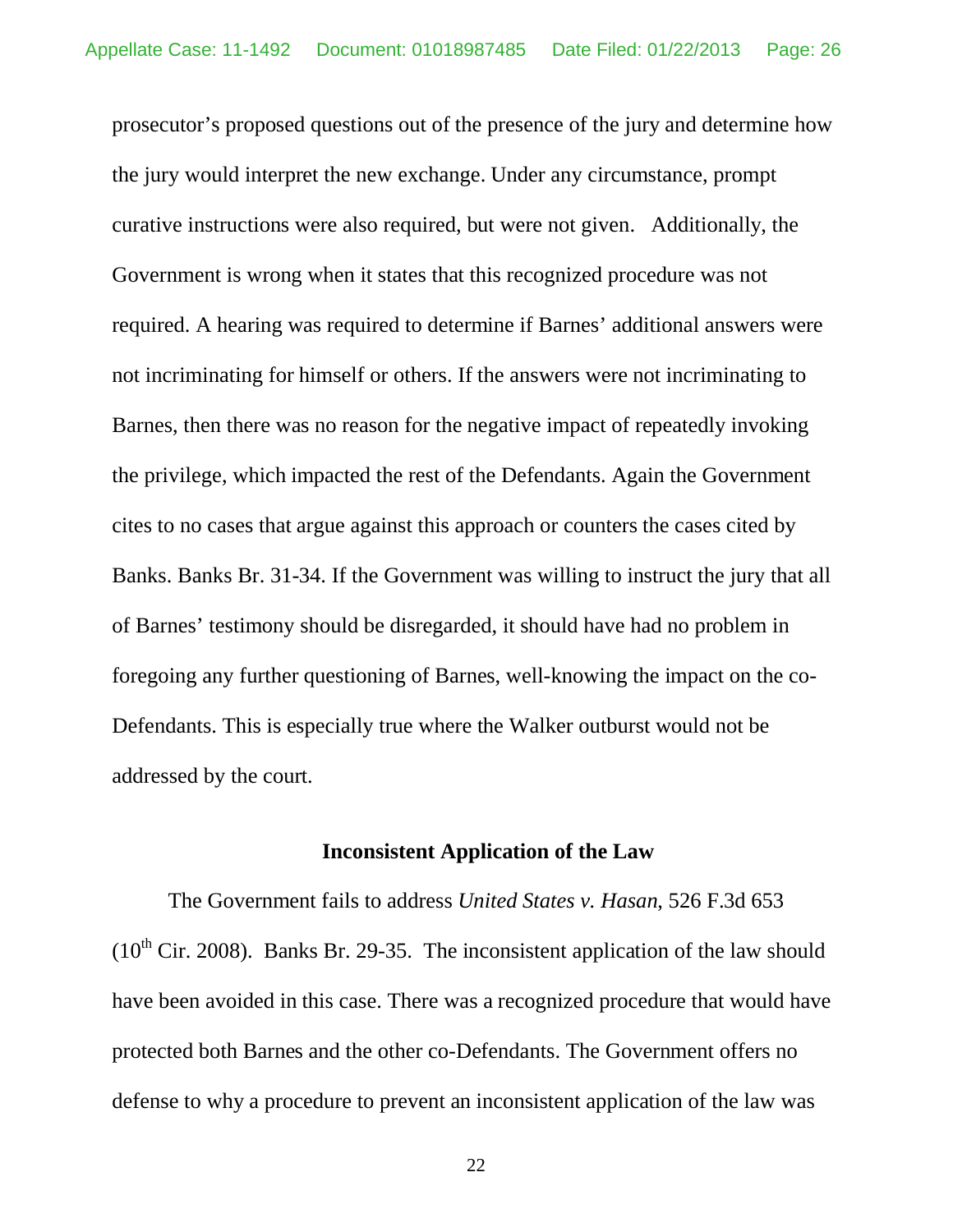not implemented. If the Court would have stayed with its ruling that Barnes had waived his right to the privilege, and/or conducted a hearing to determine if Barnes had the right to refuse to answer additional proposed questions by the prosecution, the Court would have been well within its right to prohibit further testimony from Barnes, where a narrower application of the privilege protects the parties, including Banks. *U.S. v. Harris*, 542 F.2d 1283 (7<sup>th</sup> Cir. 1976) cert. denied, 430 U.S. 934 (1977). Banks Br. 29-35. What happened here was the insertion of enough "inculpatory inferences," which prevented this Court from being able to know whether co-Defendant Banks was convicted based on damaging inferences that had no curative instructions to guide the jury, or if he was convicted based on other evidence. As previously reviewed, there are situations were no curative instructions can provide the needed assurances. Banks Br. 30. Banks submits in this situation no curative instructions would have solved the problem.

#### **Structural Error**

The cases cited by the Government in support of its structural error position are not on point. The Government's cite to *United States v. Lott* 310 F. 3d 1231  $(10<sup>th</sup> Cir. 2002)$ , dealt with the deprivation of legal counsel. The Government's reference to *Chapman v. California,* 386 U.S. 18, 23, 24 (1967) is also not on point, but confirms that it is the Government's obligation to show harmless error in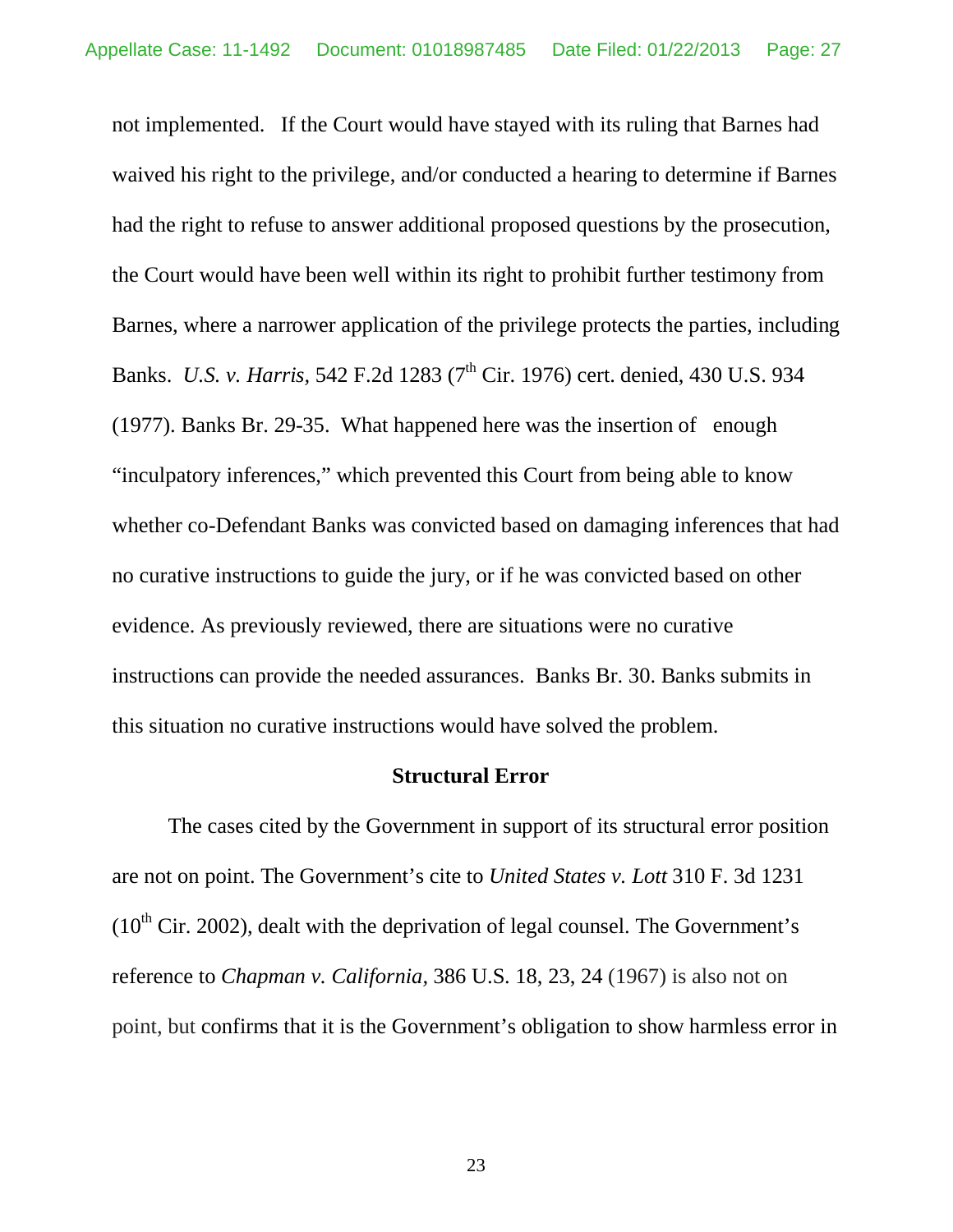this case, where it allowed the highly prejudicial repetition of the privilege by Barnes without a proper curative instruction.

On the other hand, the Government fails to address this Court's most recent discussion of structural error in *United States v. Turrietta*, 11-2033, August 29, 2012 (10<sup>th</sup> Cir. 2012); and *United States v. Wiles*, 102 F.3d 1043, 1056 (10<sup>th</sup>) Cir.1996), which involved issues closer to the facts of this case. Gov. Br. 39, 40. The Government alternatively argues that Walker's actions should be attributed to the other Defendants, and the Government and the court has no obligation to take any corrective action. The Government cites to zero cases for this proposition, and fails to address Defendant Banks' cases that take a different position. Banks Br. 32. Finally, there were enough serious errors in the case that, under the cumulative error doctrine, Banks' case should be remanded for a new trial.

#### **The Issue of Compelling Barnes to Testify**

The Government spends a considerable amount of time on this issue and not enough time on the issues reviewed above. Initially, the Government misstates the record. Walker, not Banks, "improperly sought to invoke the privilege." Gov. Br. 33, 42, 51. Banks submits that the outstanding issue to resolve addressing whether Barnes was compelled by the Court to testify regardless of "Defendants' other intentions" is still not addressed by the Government. The District Court ordered the court reporter to provide the complete transcript of the sidebar to the Defendants.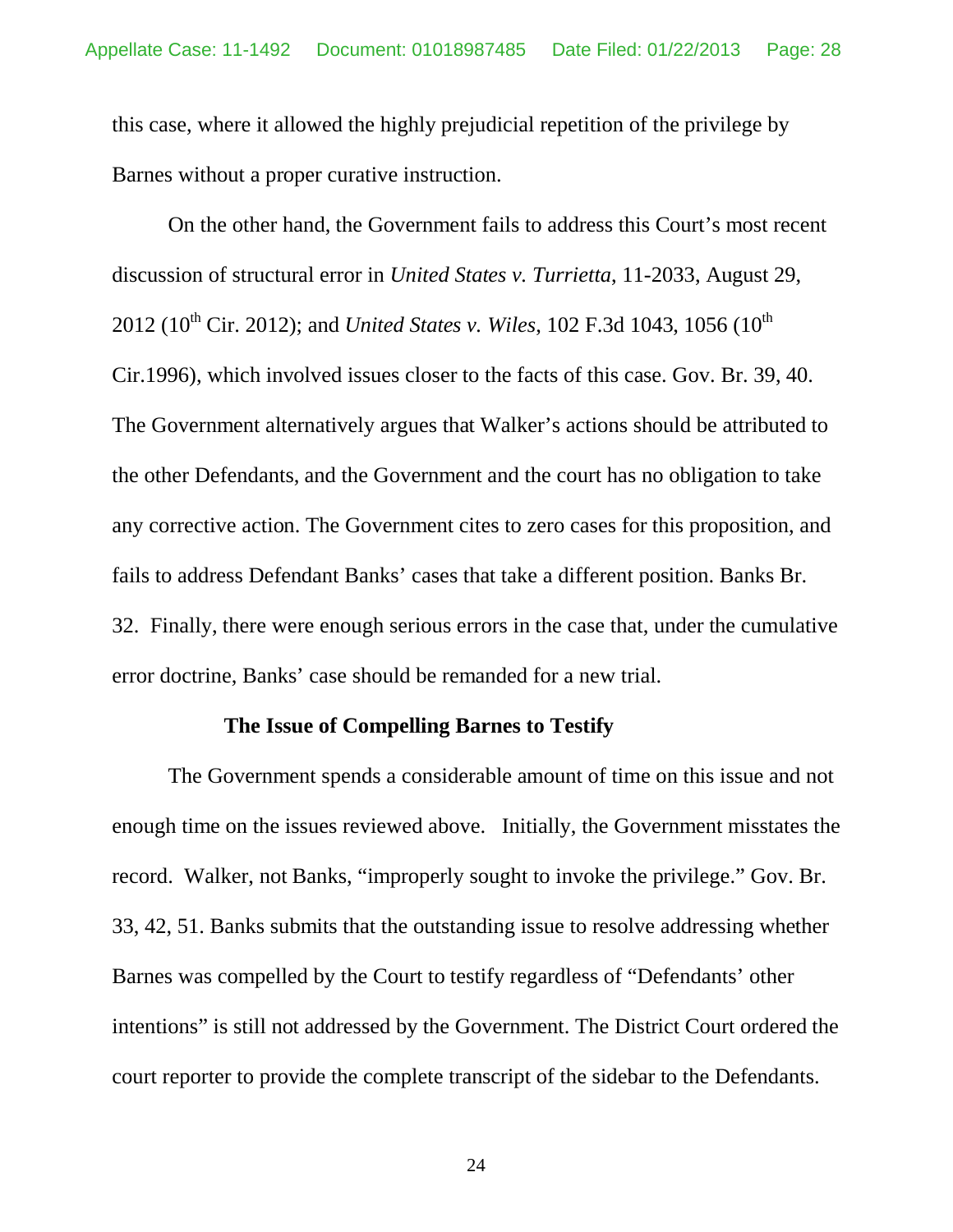The court reporter did not provide the complete, unedited version of the transcript. The court reporter initially acknowledged an unedited version existed, but refused to turn it over as previously reviewed by counsel for all defendants. Vol. I, Dkt. 631, pp. 965-978; Vol. I, Dkt. 635, pp. 980-999; Vol. I, Dkt. 636, pp. 1001-1039. Requests to clarify this issue by having a hearing and having the court reporter testify were denied. Vol. I, Dkt. 652, pp. 1120-1122. There were differences in recollection of what was stated, apart from what the edited transcript reveals. Vol. I, Dkt. 652, pp. 1120-1122. There were enough issues raised by the parties, the court reporter, counsel for Barnes, and the District Court to require this matter be clarified for this Court. It is of note that throughout the debate on the issue, the Government attorneys present for the sidebar have never stated at any time what they heard the District Court state at the sidebar, even though their opinion would have aided the District Court during the multiple times the issue arose. Supp.App. pp. 242, 243. The problem for appellate counsel is that he was not present in trial to evaluate the issue. *U.S. v. Stacy* 337 Fed. Appx. 837; 2009; U.S. App. LEXIS 16950; *United States v. Preciado-Cordobas*, 981 F.2d 1206, 1212 (11th Cir. 1993). Depending on what the Court stated at the sidebar, there may be a legitimate issue that the District Court should not have placed Barnes or the

Defendants in the position of believing they were compelled to testify. There is no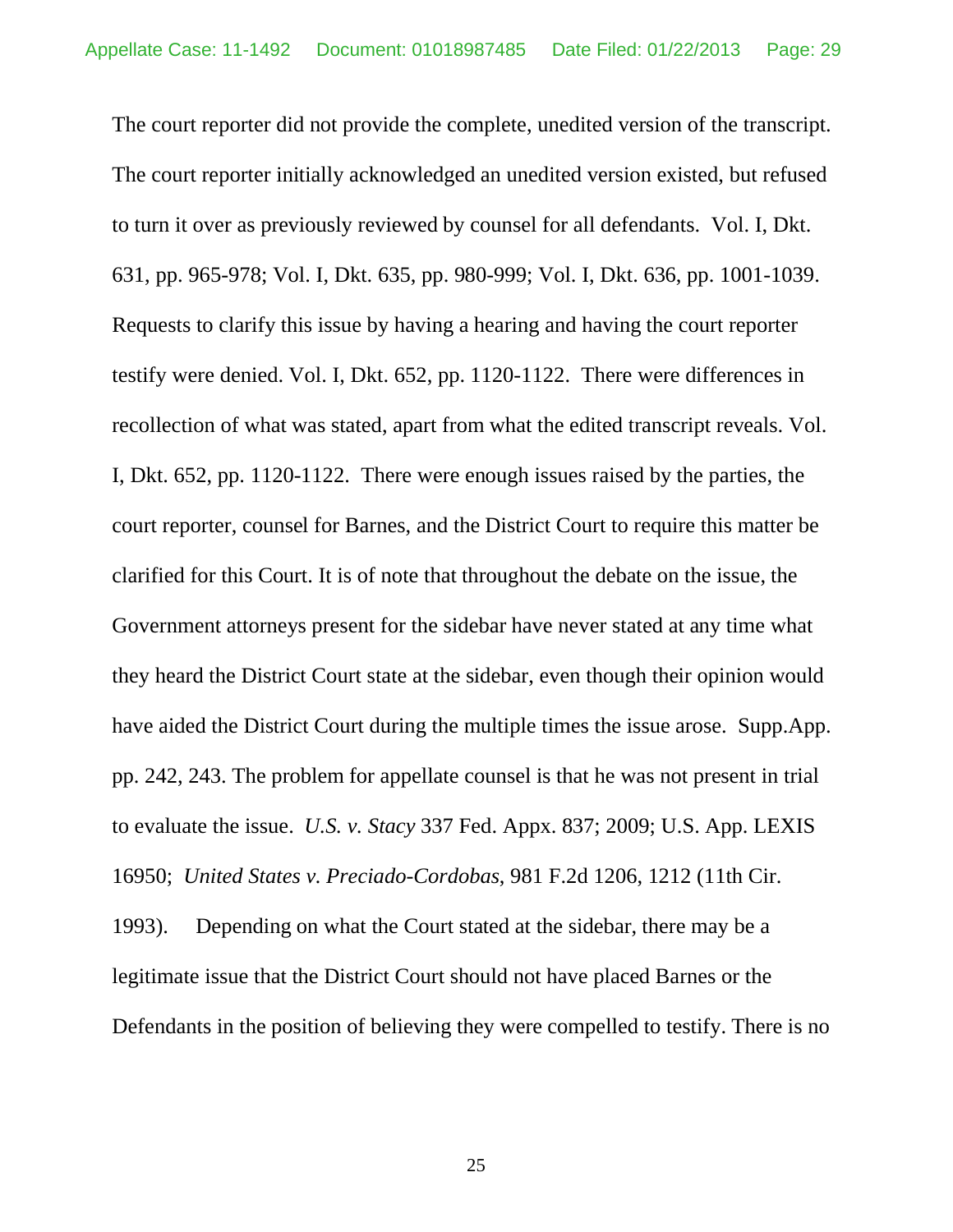complete record; therefore, the matter should be remanded. *Parrot v. United States*, 314 F.2d 46 ( $10^{th}$  Cir. 1963).

## **EXPERT/LAY WITNESS REPLY**

In arguing that Defendants purposely delayed providing the Government timely notice, the Government minimizes the information provided to them three months prior to trial. The Government is forced to take this position because it exposes the argument that the lack of information provided would prejudice the Government. Gov. Br. 58. The Government states that it was unaware of the witnesses' qualifications. The qualifications of witness Andrew Albarelle are listed in paragraphs one and two of his letter to the U.S. Attorney's Office. Supp.App. p. 94. What additional qualifications were necessary? The Government questions the relevancy of the information. The letter demonstrates the witness's familiarity with the Defendants' product, staffing operations, how clients are evaluated, and the financial goals of staffing companies. This witness identifies his experience with helping the FBI with staffing fraud cases. This witness is familiar with the circumstances staffing companies choose to involve themselves in, namely the hopes of future business. The witness discusses due diligence undertaken in evaluating new clients. The witness discussed working on multiple contracts, which is a major issue in this case. The same is true for the other offered witness. Supp.App. p. 92. What issue was the Government uninformed of? It is telling that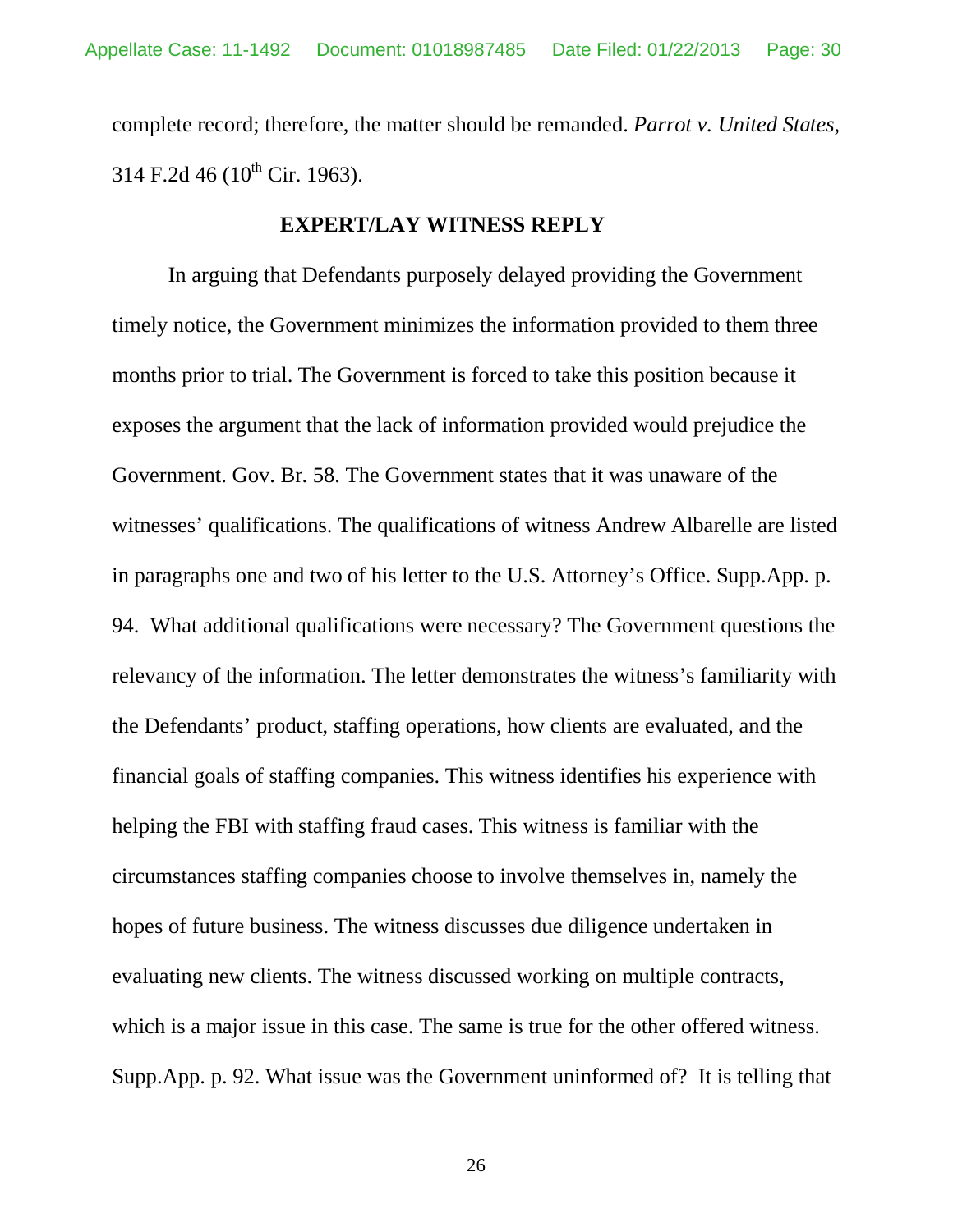the Government gives no examples of matters it would be unprepared to address. But more to the point, the Government had this information for three months, to investigate and to evaluate the witnesses' credibility, connection with the FBI, and credibility of this witness's statements about staffing company procedures and practices based on his own personal experience. As previously argued, the Government can't sit back and avoid its obligations to investigate all information brought to its attention in evaluating the merits of the cases it brings to court. Banks Br. 37. This is part of the Government's basic obligations. When the Government complains that the Defendants intentionally waited until the last minute to offer two of its witnesses to gain a 'tactical advantage", the question arises that did the Government also involve itself in "tactical gamesmanship" by waiting and specifically not challenging the testimony of Albarelle and Baucom prior to trial? The Government can't deny that both individuals were listed as witnesses by Defendants. Unlike other lay witnesses, the Government had notice ahead of time that if these witnesses were called, they would challenge the heart of the Government's contentions. It is difficult to believe the Government thought the witnesses were merely offering an interesting aside to the predicament of the Defendants. The comment that the witnesses were acting "as advocates in support of the Defendants" is exactly what experts do, they offer opinions for a price supporting either the position of the Government or Defendants, albeit here there is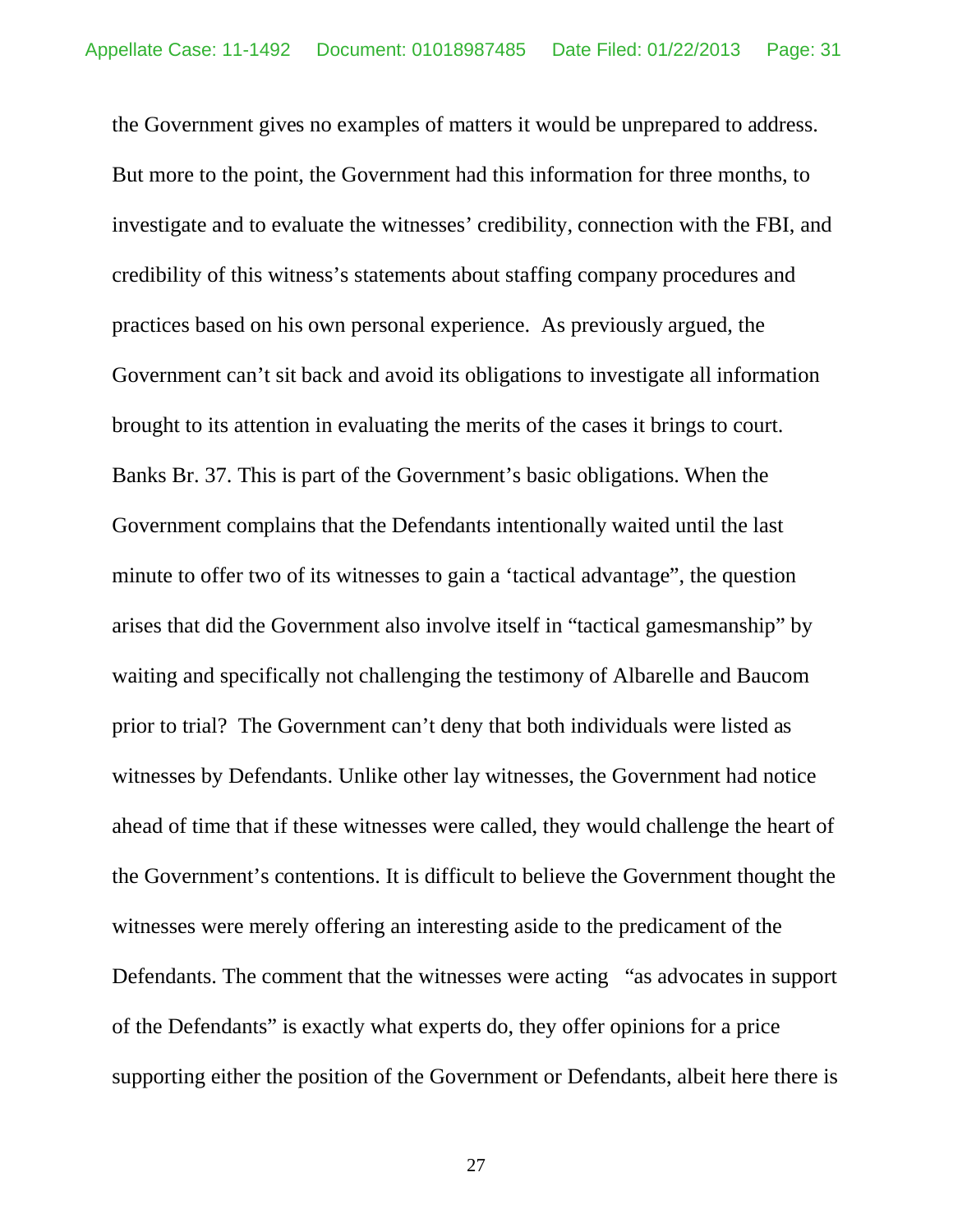nothing in the letters of these witnesses that suggests they were paid for their statements. Under any circumstance, the Court failed to make a required finding of bad faith. *Turner v. Pub. Serv. Co. of Colo.*, 53 F.3d 1136, 1149 (10<sup>th</sup> Cir. 2009); *Cache La Poudre Feeds, LLC v. Land O'Lakes, Inc*., 244 F.R.D. 614, 635 (D. Colo. 2007).

# **Conclusion**

The Government fails to adequately address Banks' issues. The case should be dismissed under the Act and dismissed with Prejudice under the Sixth Amendment or remanded for a new trial for the other reasons stated.

# CHARLES H. TORRES, P.C.

s/ Charles H. Torres

By: Charles H. Torres, #7986 1888 Sherman, Suite 630 Denver, CO 80203 Telephone: (303) 830-8885 Facsimile: (303) 830-8890 Email: Chas303@aol.com Counsel for David Banks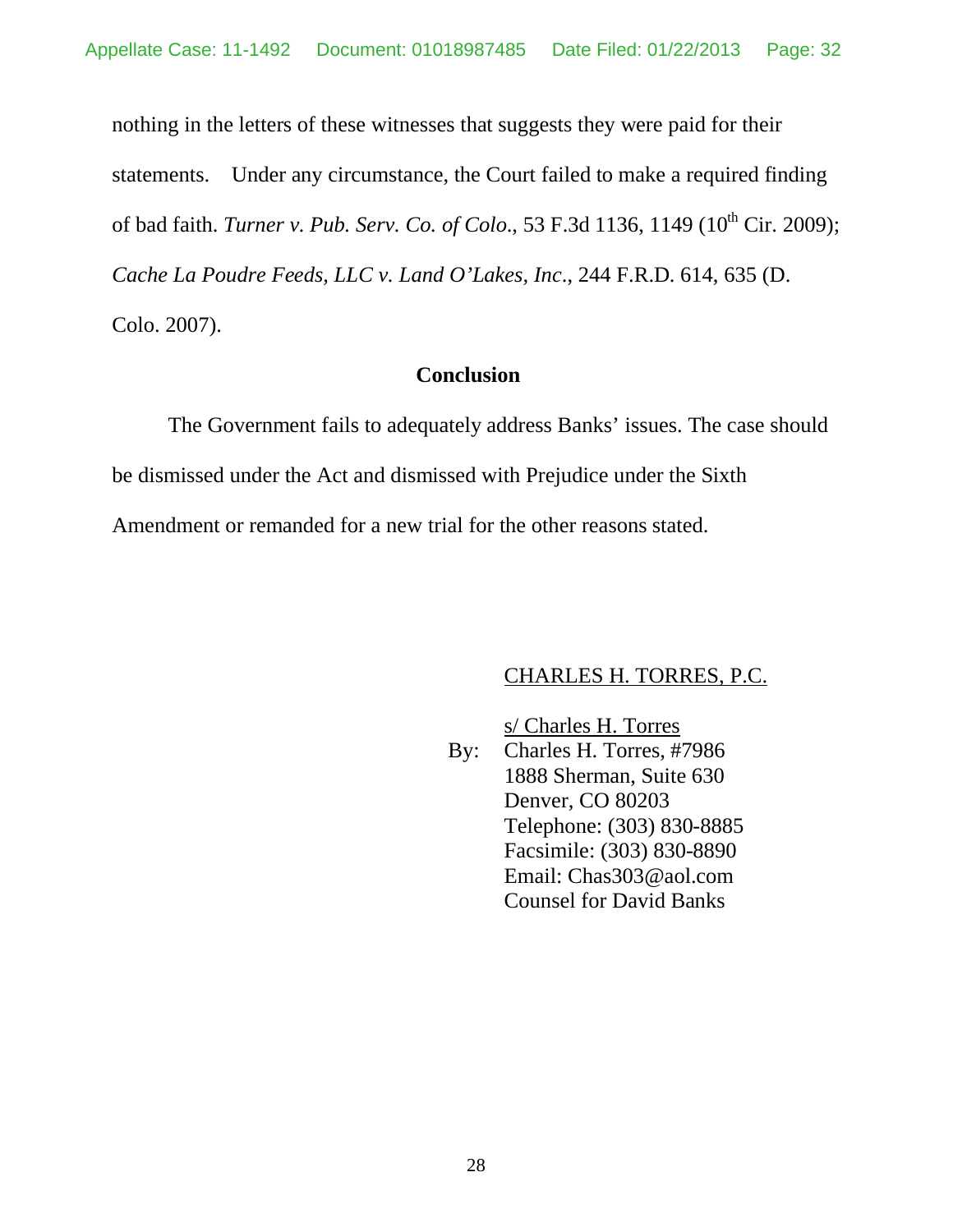# CERTIFICATE OF COMPLIANCE

I hereby certify in accordance with Fed. R. App. P.  $32(a)(7)(C)$ , this appellate brief complies with the type-volume limitations of Fed. R. App. P. 32(a)(7)(B) because the brief contains 6610 words, excluding the parts of the brief exempted by Fed.R.App.P.  $32(a)(7)(B)(iii)$ .

I hereby further certify that this appellate brief complies with the typeface requirements of Fed. R. App. P. 32(a)(5) and the type style requirements of Fed. R. App. P. 32(a)(6) because the brief was prepared in proportionally spaced typeface using WordPerfect 12.0 for Windows in Times New Roman Typeface and 14 point font size.

 $\angle$ /s/ Charles Torres $\angle$